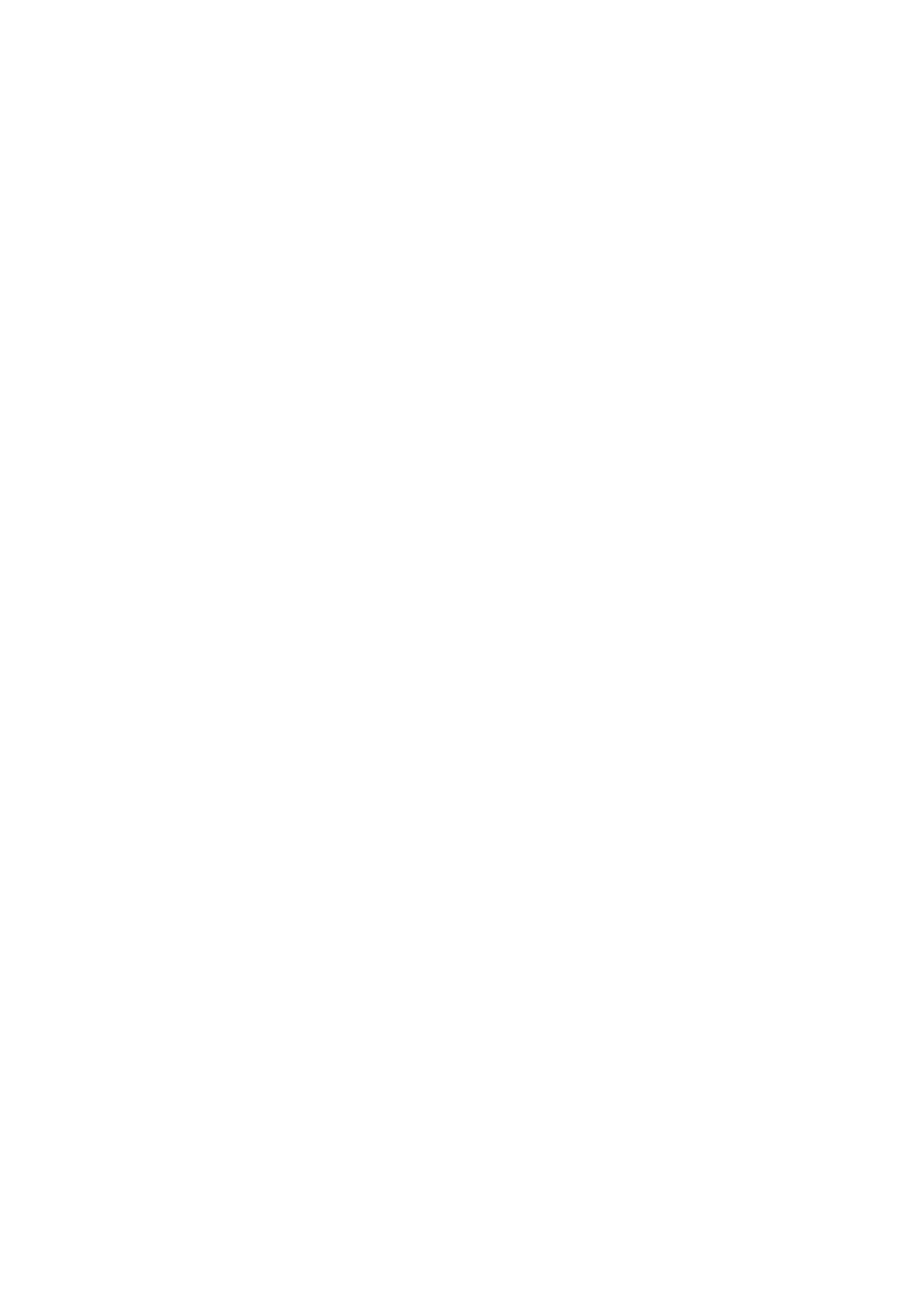# The Word made Visible in the Painted Image:

*Perspective, Proportion, Witness and Threshold in Italian Renaissance Painting*

By Stephen Miller

Cambridge **Scholars** Publishing

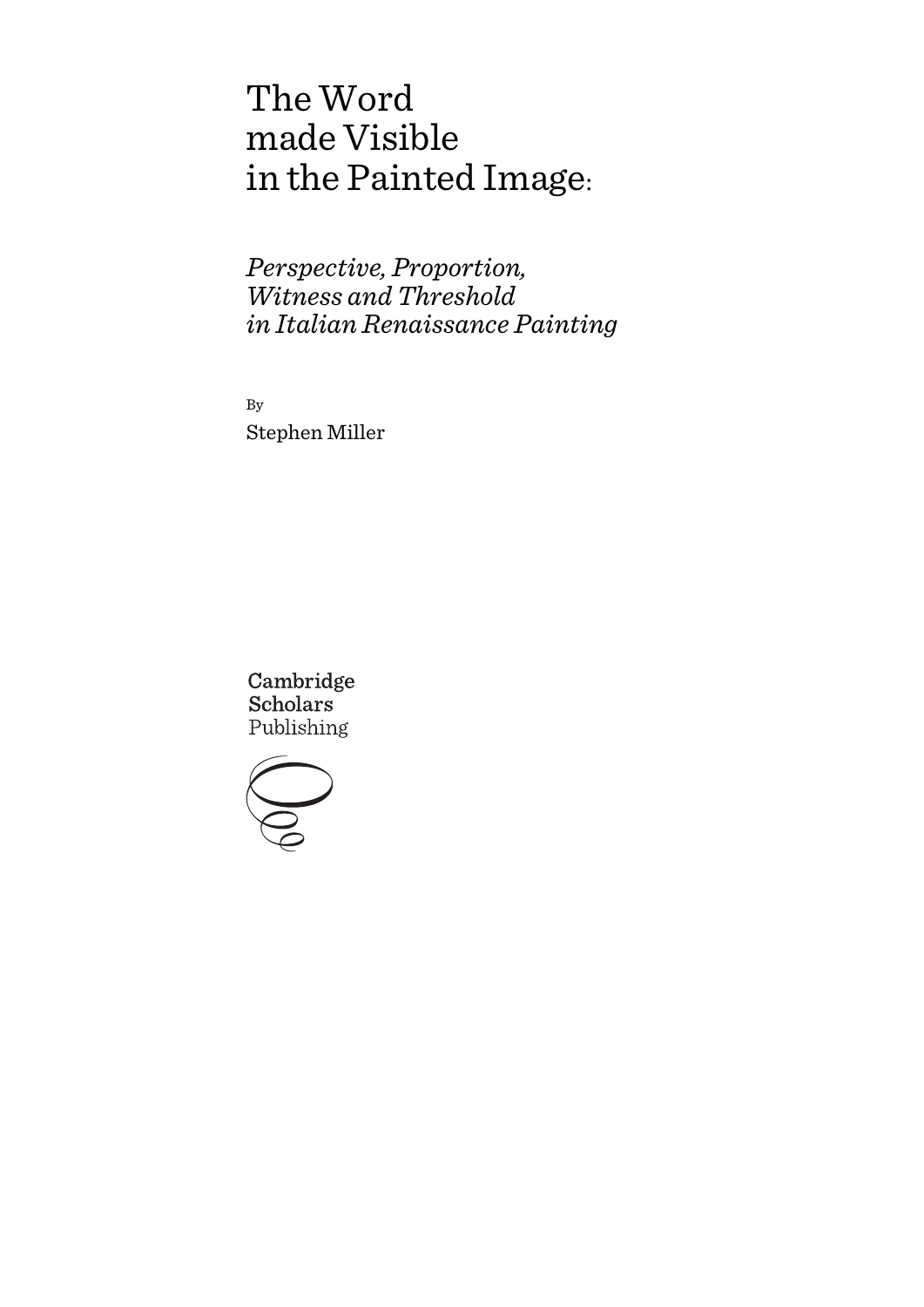The Word made Visible in the Painted Image: Perspective, Proportion, Witness and Threshold in Italian Renaissance Painting

By Stephen Miller

This book first published 2016

Cambridge Scholars Publishing

Lady Stephenson Library, Newcastle upon Tyne, NE6 2PA, UK

British Library Cataloguing in Publication Data A catalogue record for this book is available from the British Library

Copyright © 2016 by Stephen Miller

All rights for this book reserved. No part of this book may be reproduced, stored in a retrieval system, or transmitted, in any form or by any means, electronic, mechanical, photocopying, recording or otherwise, without the prior permission of the copyright owner.

ISBN (10): 1-4438-8542-8 ISBN (13): 978-1-4438-8542-3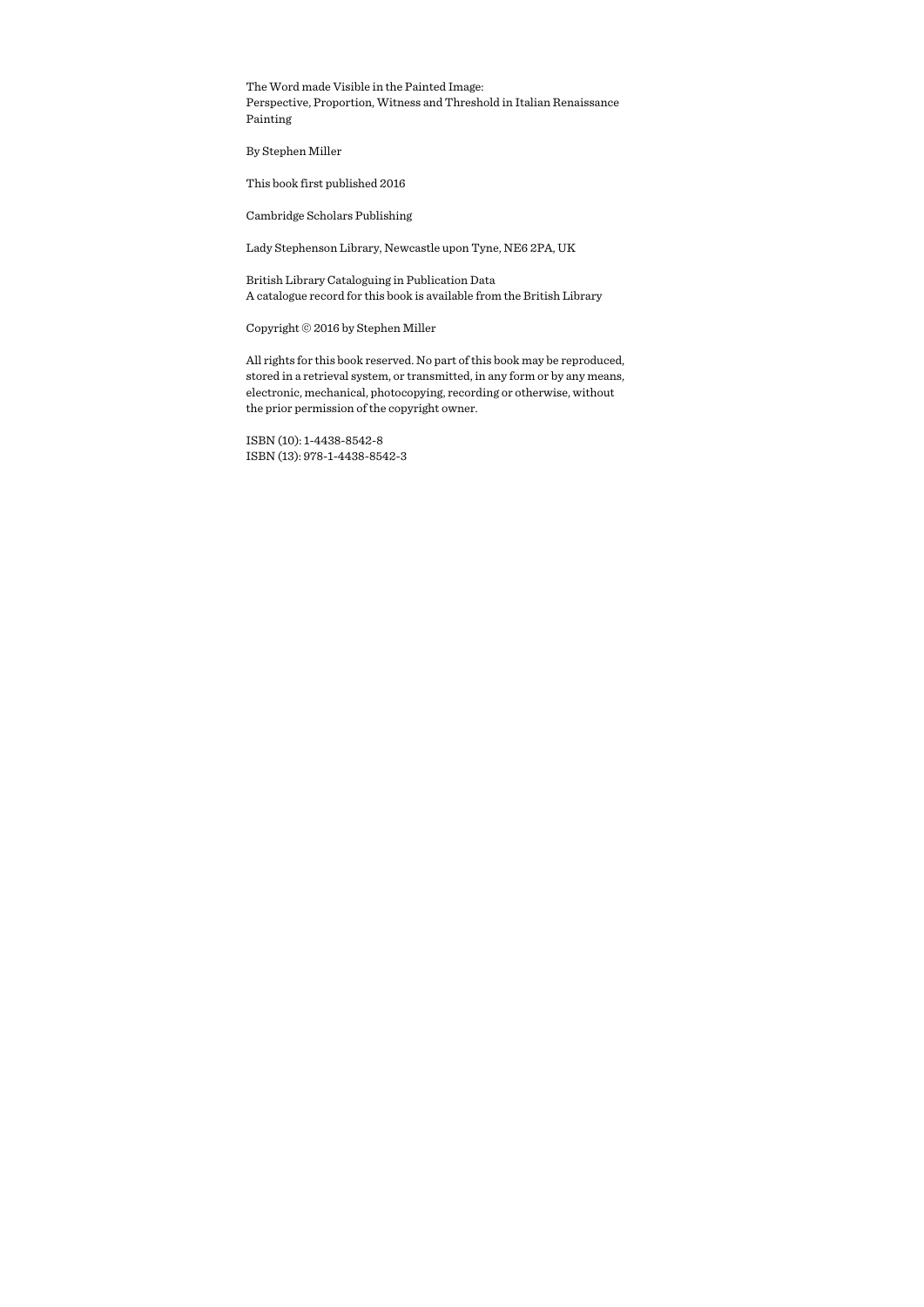*For Paula, Lucy and Eddie*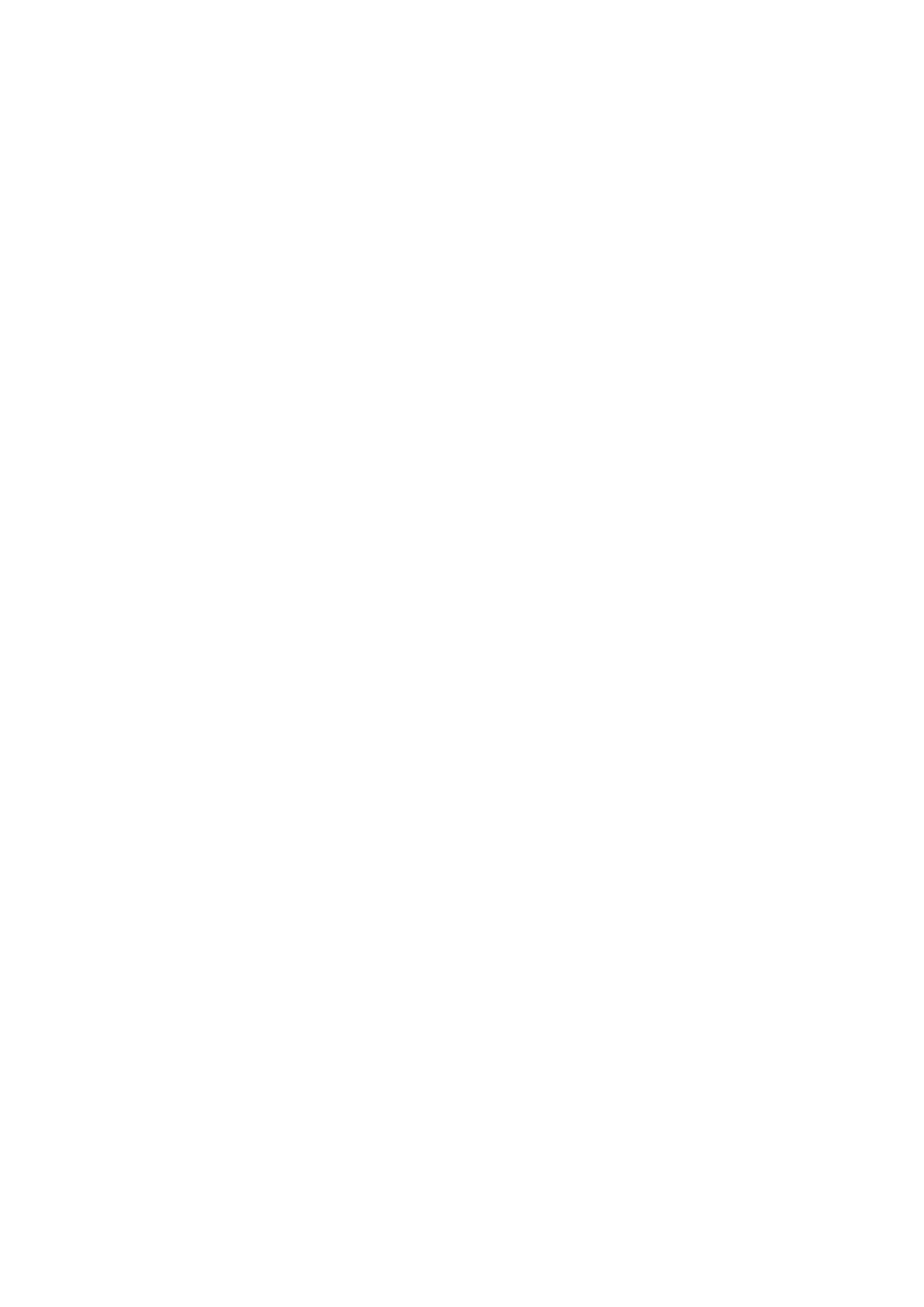# **CONTENTS**

| Setting the Scene<br>The Rise of Humanism and the Italian Renaissance<br>Changing Style and Attitudes of Patronage in a Devotional Context<br>The Emergence of the Altarpiece in Christian Worship<br>From Gothic to Renaissance, from Polyptych to Pala<br>Patronage<br>Study 1: Duccio, Maestà<br>Study 2: Fra Filippo Lippi, Madonna and Child with St. Frediano<br>and St. Augustine (Pala Barbadori)<br>Study 3: Antonio and Bartolomeo Vivarini, Certosa Polyptych<br>Study 4: Jacopo Bellini, Gattamelata Altarpiece |
|-----------------------------------------------------------------------------------------------------------------------------------------------------------------------------------------------------------------------------------------------------------------------------------------------------------------------------------------------------------------------------------------------------------------------------------------------------------------------------------------------------------------------------|
| Study 5: Giovanni Bellini, Pala di San Giobbe<br>Study 6: Titian, Assumption of the Virgin                                                                                                                                                                                                                                                                                                                                                                                                                                  |
| Perspective: Fixing the Eye<br>Perspective as Symbolic Form                                                                                                                                                                                                                                                                                                                                                                                                                                                                 |
| Proportion: Divine Proportion-A Balancing Act<br>The Golden Section<br>Divine Proportion at work in Specific Paintings                                                                                                                                                                                                                                                                                                                                                                                                      |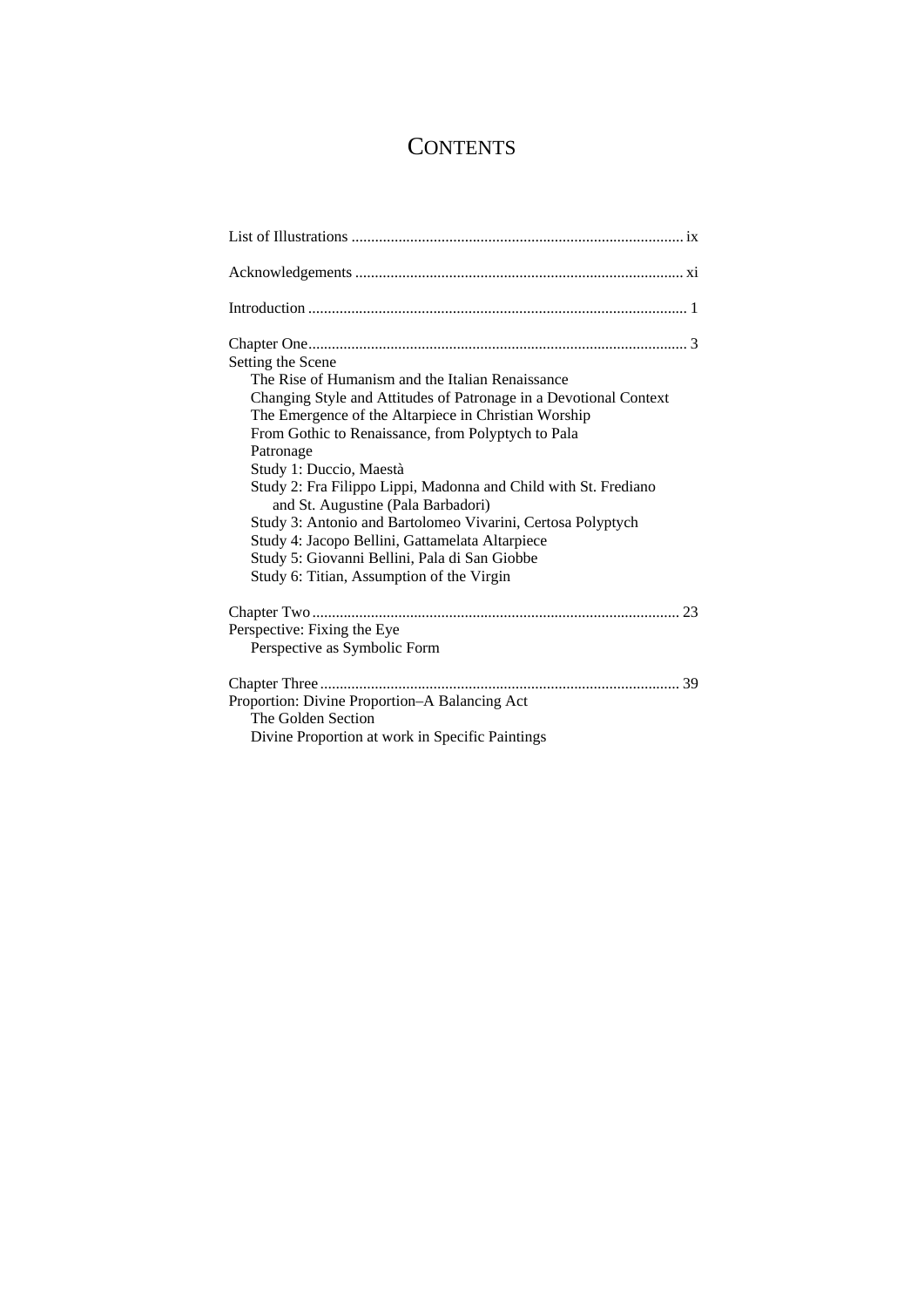| Contents |
|----------|
|          |

| Witness to the Word made Flesh<br>Witness to the Word<br>Nativity and Circumcision<br><b>Baptism</b><br>Crucifixion |  |
|---------------------------------------------------------------------------------------------------------------------|--|
| Threshold: Crossing the Doorsill of the Beyond                                                                      |  |
| Conclusion: The Invisible made Visible, the Illusion made 'Real'<br>The Ontology of Theology and Art                |  |
|                                                                                                                     |  |
|                                                                                                                     |  |
|                                                                                                                     |  |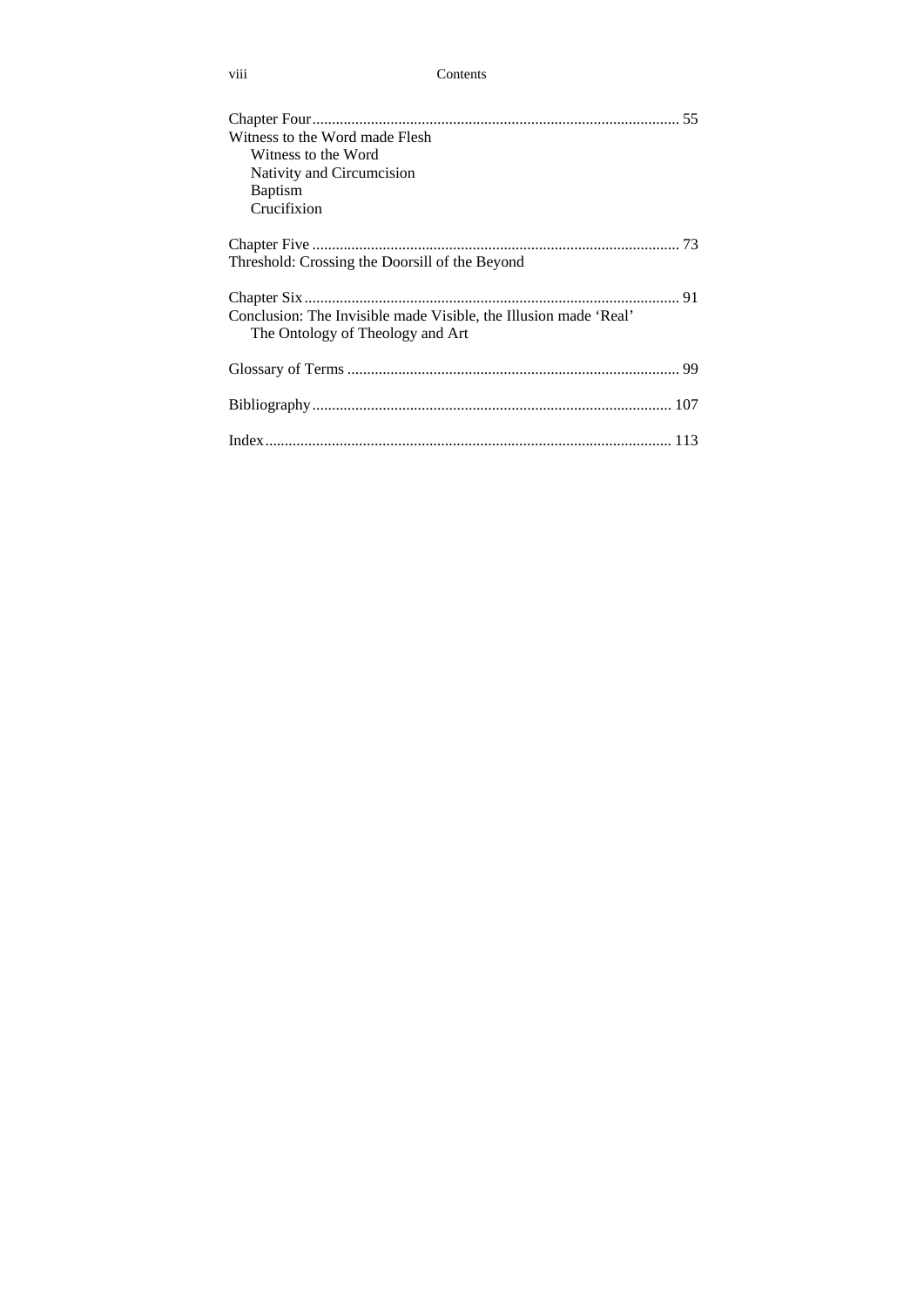## LIST OF ILLUSTRATIONS SEE COLOUR CENTREFOLD

#### **Chapter One**

- Fig. 1-1 Duccio, *Maestà,* FRONT: (tempera on poplar), 1308-11, Museo dell'Opera del Duomo, Siena
- Fig. 1-2 Duccio, *Maestà,* BACK: 1308-11, Museo dell'Opera del Duomo, Siena
- Fig. 1-3 Fra Filippo Lippi, *Pala Barbadori*, 1438, © Musée du Louvre (RMN-Grand Palais, Musée du Louvre, Jean-Gilles Berizzi), Paris
- Fig. 1-4 Antonio and Bartolomeo Vivarini, 1450, *Certosa polyptych*, Bologna
- Fig. 1-5 Giovanni Bellini, c. 1487, *Pala di San Giobbe*, Gallerie dell'Accademia, Venice
- Fig. 1-6 Titian, *Assumption of the Virgin*, 1515-18, Santa Maria Gloriosa dei Frari, Venice

## **Chapter Two**

- Fig. 2-1 Leonardo da Vinci, *Perspectival study of the Adoration of the Magi*, c. 1481, © The Uffizi Gallery, Florence
- Fig. 2-2 Masaccio, *The Tribute Money,* 1426-27, Brancacci Chapel, Santa Maria del Carmine, Florence
- Fig. 2-3 Masaccio, *Holy Trinity*, c. 1426-28, Sta. Maria Novella, Florence
- Fig. 2-4 Piero della Francesca, *Flagellation of Christ*, c. 1460, Galleria Nazionale della Marche, Urbino
- Fig. 2-5 Leonardo da Vinci, *The Annunciation,* c. 1472-76, © The Uffizi Gallery, Florence
- Fig. 2-6 Euan Uglow, *Nude from Twelve Regular Vertical Positions from the Eye*, Victoria Gallery, University of Liverpool, 1967, © The estate of Euan Uglow (image courtesy of Browse & Darby)
- Fig. 2-7 Fra Andrea Pozzo, *St. Ignatius being received into Heaven*, 1691-94, fresco ceiling of the Church of Sant'Ignazio, Rome

## **Chapter Three**

- Fig. 3-1 Fra Filippo Lippi, *The Annunciation,* c. mid-1450s, © The National Gallery, London
- Fig. 3-2 Euan Uglow, *Root Five Nude*, 1976, © The estate of Euan Uglow (image courtesy of Browse & Darby)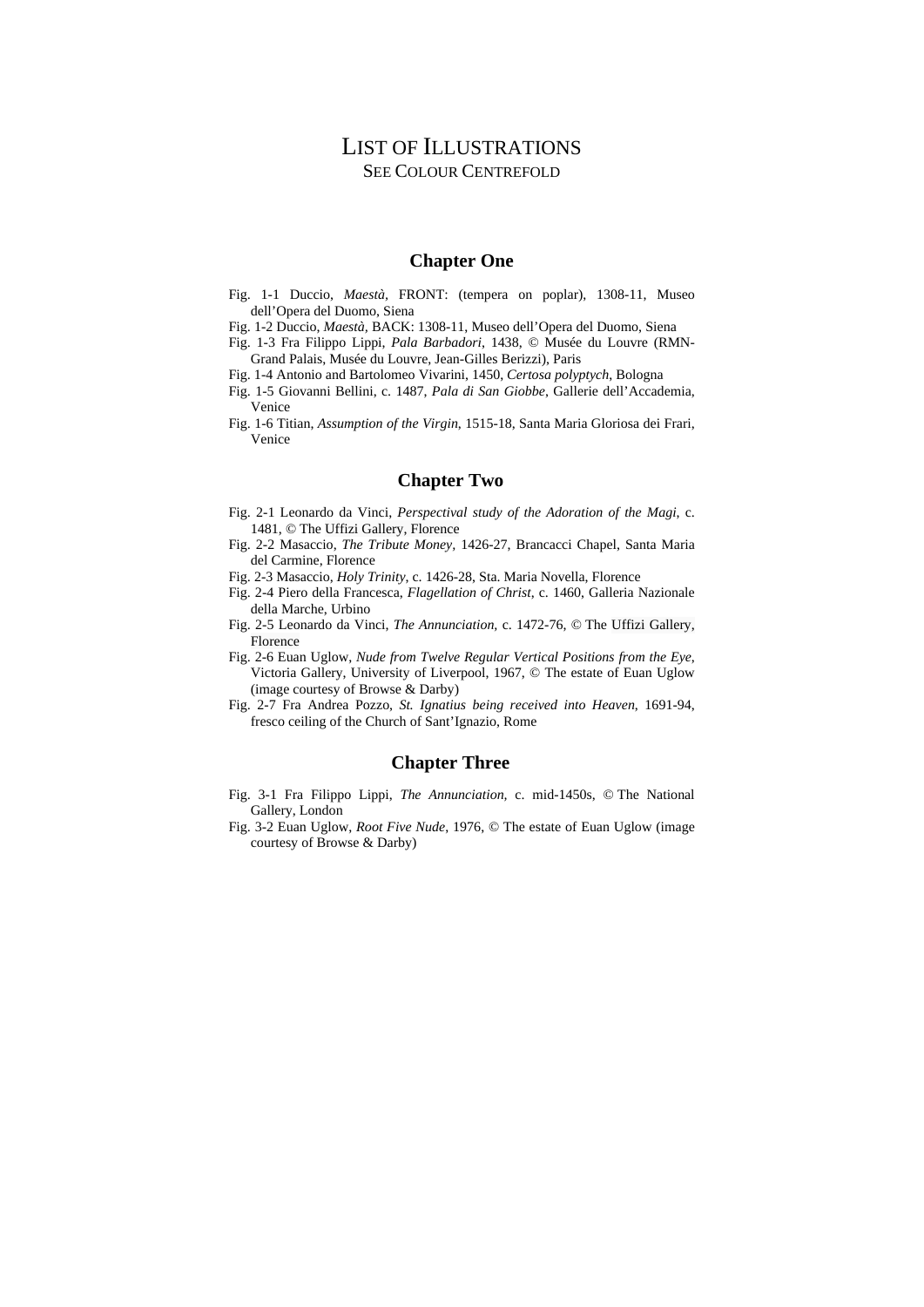- Fig. 3-3 Euan Uglow, *Diagonal*, 1971-77, © The estate of Euan Uglow (image courtesy of Browse & Darby)
- Fig. 3-4 Michelangelo, *The Holy Family (Doni Tondo),* oil and tempera on panel, c. 1506-07, © The Uffizi Gallery, Florence

## **Chapter Four**

- Fig. 4-1 Raphael, *Madonna del Cardellino,* c. 1506, © The Uffizi Gallery, Florence
- Fig. 4-2 Raphael, *The Madonna of the Meadow,* 1505-06 (or 1507), Kunsthistorisches Museum
- Fig. 4-3 Agnolo di Cosimo (called Bronzino), *Holy Family,* c. 1540-42, © Musée du Louvre (RMN-Grand Palais, Musée du Louvre, Gérard Blot), Paris
- Fig. 4-4 Bronzino, *An Allegory of Venus and Cupid*, c. 1545, © The National Gallery, London
- Fig. 4-5 Veronese, *Holy Family with St. Barbara and the Infant St. John*, c. 1560, © The Uffizi Gallery, Florence
- Fig. 4-6 Parmigianino, *Madonna and Child with St. John the Baptist and St. Jerome*, 1526-27, © The National Gallery, London
- Fig. 4-7 Raphael, *The Ansidei Madonna,* c. 1505, © The National Gallery, London
- Fig. 4-8 Verrocchio and workshop (including Leonardo da Vinci), *Baptism of Christ*, Florence, c. 1476, © The Uffizi Gallery, Florence
- Fig. 4-9 Piero della Francesca, *The Baptism of Christ*, 1450, © The National Gallery, London
- Fig. 4-10 El Greco, *The Baptism of Christ*, 1597-1600, Prado, Madrid
- Fig. 4-11 Crucifixion scene from Grünewald's *Isenheim Altarpiece,* c. 1515, Unterlinden Museum, Alsace, France

## **Chapter Five**

- Fig. 5-1 Andrea del Sarto, *Madonna of the Harpies*, 1515-17, © The Uffizi Gallery, Florence
- Fig. 5-2 Correggio, *Madonna of Saint George,* late-1520s, oil on panel, Gemäldegalerie, Dresden

## **Chapter Six**

Fig. 6-1 Giotto, *Lamentation*, c. 1305-06, Scrovegni (Arena) Chapel, Padua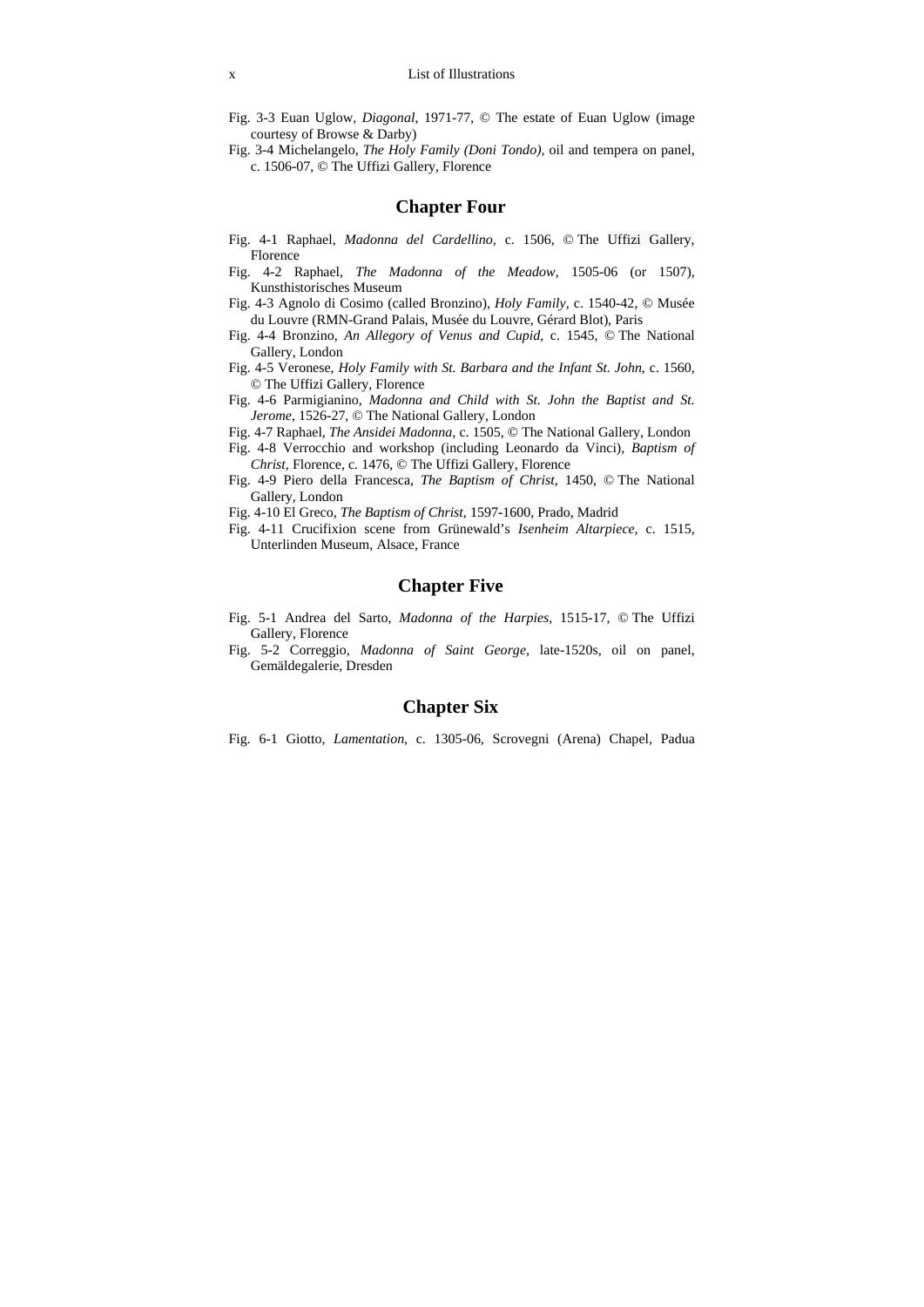## ACKNOWLEDGEMENTS

This book began life as the dissertation, and assortment of connected papers, written for my MA in *Christianity and the Arts* at King's College London (in collaboration with The National Gallery, London), in 2013 and 2014.

I am indebted to the *Christianity and the Arts* course leader, and my dissertation supervisor, Professor Ben Quash, for the creation of a rich and rewarding interdisciplinary course at King's and for his support, encouragement, suggestions and feedback during my time there.

I benefitted from contact with several members of the Theology and Religious Studies department at King's, through various seminar groups and discussions, including: Dr. Aaron Rosen, Revd. Professor Richard Burridge, Professor Paul Joyce and Professor Eddie Adams, among others.

Others who have offered suggestions and engaged in correspondence, which has been helpful to my research include: Dr. Jennifer Sliwka of The National Gallery, London and Professor Paul Hills of The Courtauld Institute of Art.

Acknowledgement is due to the various museums, galleries and estates that have granted copyright permissions for the images used. These are separately credited. Special thanks are due to the National Gallery, London for granting a scholarly waiver for the images used in this first edition. This is an important initiative on behalf of the National Gallery. Its support of scholarship and encouragement of research into the nation's collection of Old Master paintings is invaluable to academics and researchers alike, especially to those working with limited budgets.

I would also like to thank William Darby and Indigo Carnie of the Browse & Darby gallery, for their help in securing the copyright permissions in connection with Euan Uglow's estate and in supplying the image material used for the three Uglow paintings reproduced here.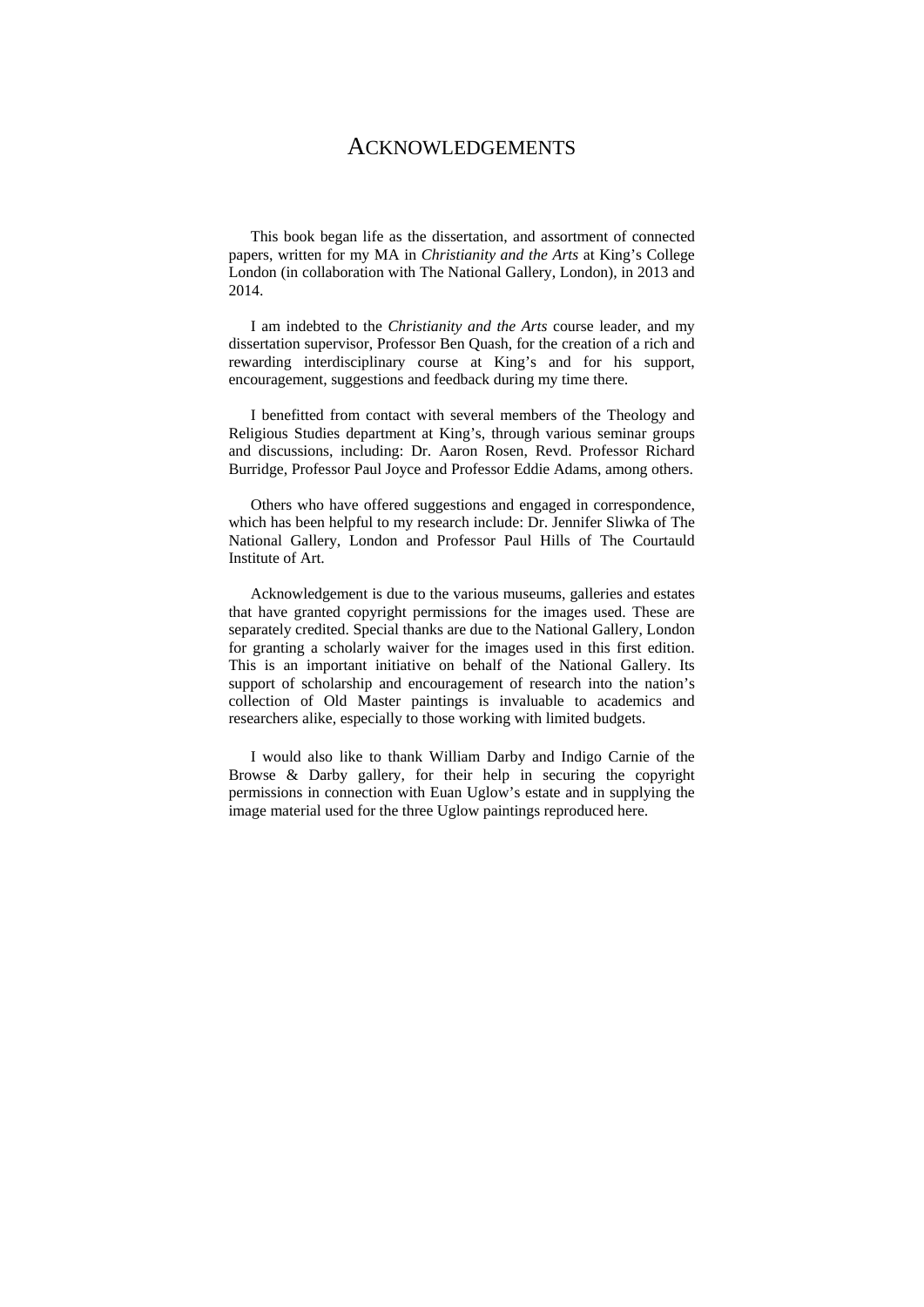Certain material in my concluding section first appeared in my paper *On the Threshold: Theology of images and the spatial Christ* (itself adapted from part of my Masters dissertation) published in the journal *Theology* (SPCK/Sage Publications Ltd. Vol. 118 No. 5). Material from that essay has been incorporated, in revised form, into the concluding section here.

Thanks are also due to Samuel Baker, my commissioning editor, Victoria Carruthers, my author liaison, and Amanda Millar, typesetting, at Cambridge Scholars Publishing (CSP), for their unflagging support in helping to successfully resolve the various publishing complexities necessary to steer this project to its conclusion and for generally making things as painless as possible in the process.

Indeed, it is with great gratitude that I acknowledge the support and encouragement I have received from several quarters in this venture, and not least to my family with love and thanks in allowing me the luxury of the time spent on this project.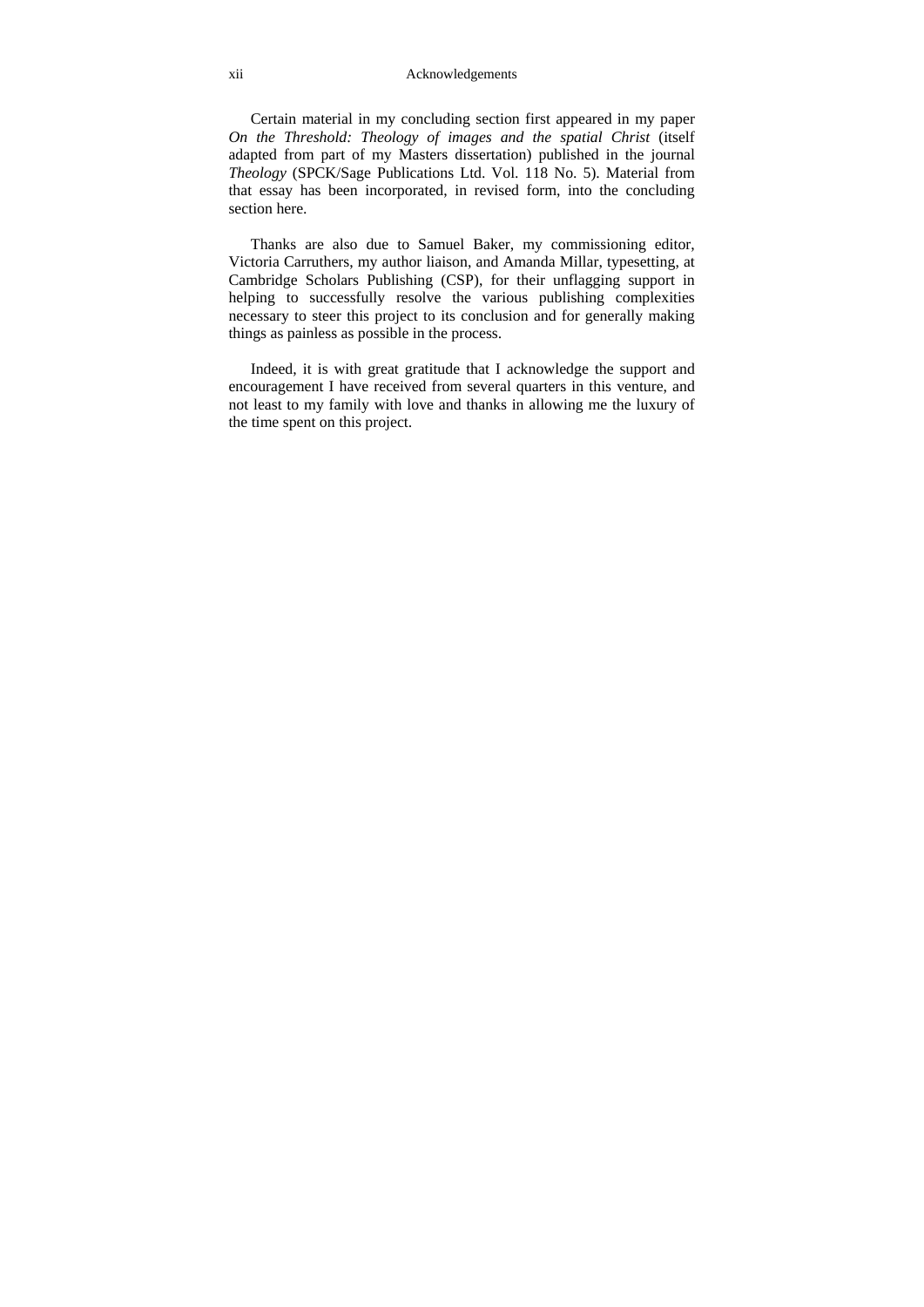## **INTRODUCTION**

This book explores the areas of *perspective, proportion, witness* and theological *threshold* in the devotional art of the Italian Renaissance, with particular reference to the painted image of Christ. While the Incarnation, in a very real way, legitimised the idea of the portrayal of God in human form (i.e. as Jesus Christ), problems remained as to how this might be achieved and whether such representation should be restricted to the second person of the Holy Trinity.

This book looks at the creation of pictorial space and the presentation of the image–paying special attention to schemes of perspective, as a way to better describe reality, as well as to considerations of proportion through such geometric methodology as the Golden Section and dynamic root-rectangles (based on certain 'perfect' or divine ratios) to balance and harmonise form.

The book also examines the theme of witness and the role of the figure of John the Baptist in this connection, as represented in Renaissance painting of various stages throughout the life of Christ, from his birth to (despite John's own intervening execution) Christ's crucifixion. Finally, we turn to a consideration of threshold and of liminal space. We consider how the themes of Incarnation and Revelation were represented and look at the symbolism employed in so doing. The study will show how such themes were captured, set in space, and communicated in the painted image.

A useful *Glossary* of the terms used throughout this study is included at the end.

This work is necessarily interdisciplinary, combining the subject areas of art history and theory, theology, biblical study, philosophy, aesthetics, physics, metaphysics, mathematics, geometry, optics, physiology, psychology and sociology, in greater and lesser degrees. It is perhaps audacious to set out to take on such a broad area of study and at the same time hope to penetrate to a level that makes a contribution to extant work, but after a lifetime of preparation I am making the attempt. If I rush in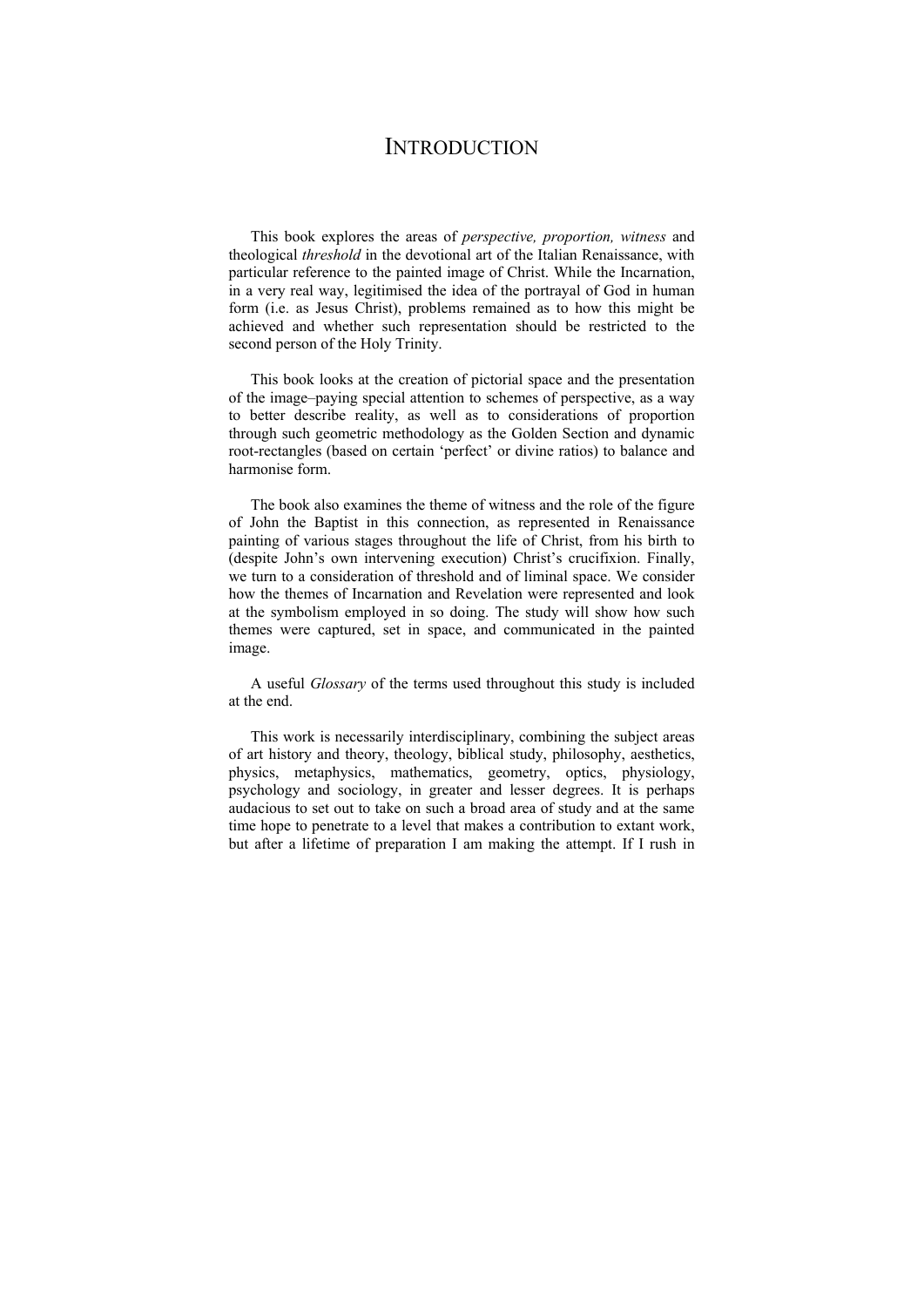#### 2 Introduction

where angels fear to tread that is at least thematically linked with my concluding section on theological threshold!

It is with great gratitude that I acknowledge the support and encouragement I have received from several quarters in this venture (see particularly my *Acknowledgements*).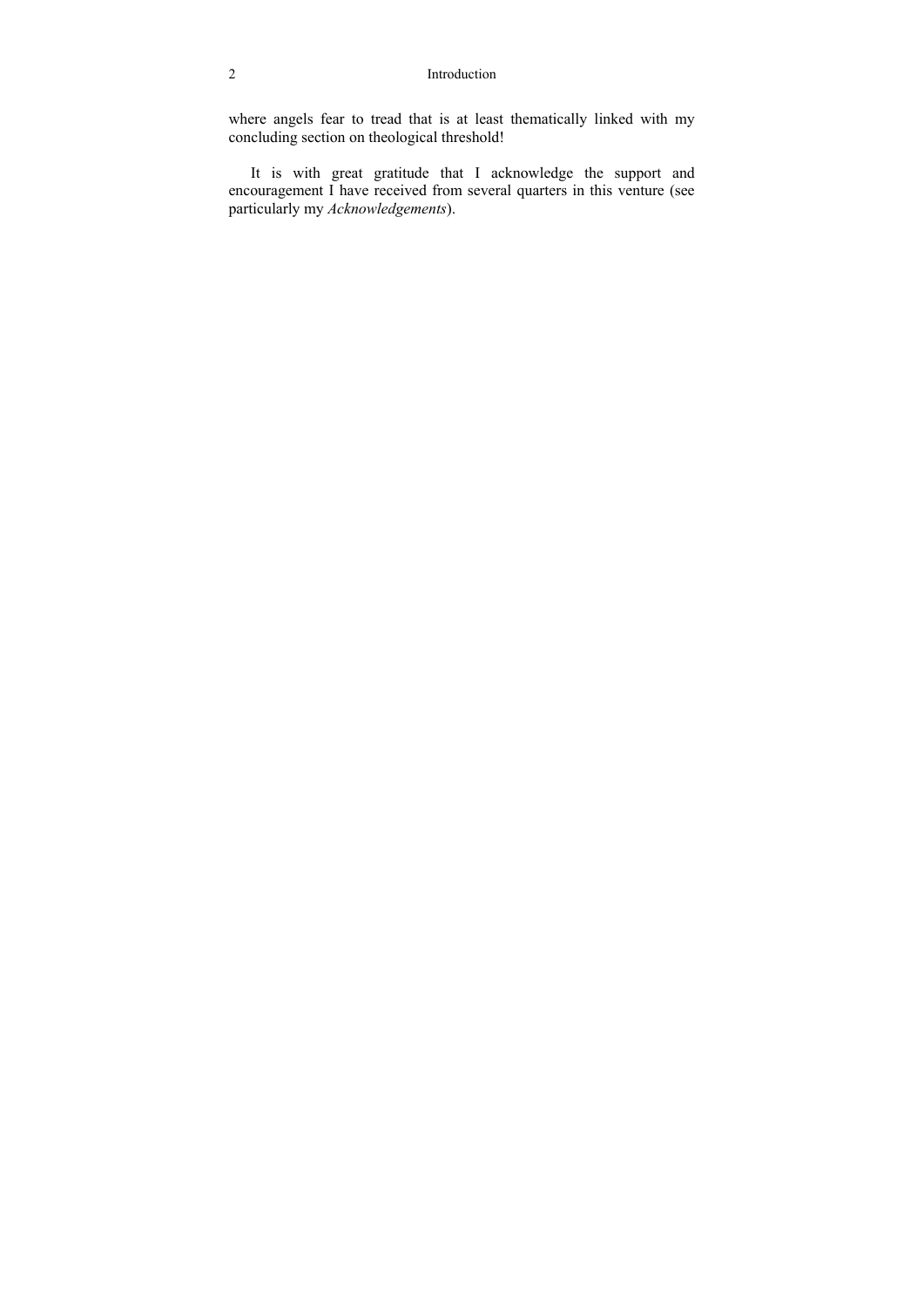## CHAPTER ONE

## SETTING THE SCENE

## **The Rise of Humanism and the Italian Renaissance**

Neoplatonic ideas (primarily derived from Plato and Plotinus) that ideal structure was built in to the fabric of the cosmos and that the idea of beauty was something more than subjective, influenced Christian thinkers such as Saint Augustine of Hippo (fourth/fifth centuries), the Italian philosopher Boethius (early sixth century) and the Franciscan theologian Saint Bonaventure  $(13<sup>th</sup>$  century). Through his theology Augustine had outlined many of the doctrines that would define scholastic philosophy and he was an important source for the Dominican friar Saint Thomas Aquinas  $(13<sup>th</sup>$  century). Thus, in its turn, Christian thought influenced the Neoplatonic philosophers of the  $13<sup>th</sup>$  and  $14<sup>th</sup>$  centuries. Such cross pollination of ideas helped to seed the bed from which the Renaissance thinkers and artists of the  $14<sup>th</sup>$  and  $15<sup>th</sup>$  centuries grew up.

In Italy, the emergence of Humanism drew from the spiritual values of nature inspired by the likes of Saint Francis of Assisi. Major figures such as Dante and Petrarch emerged amongst the intellectual vanguard of the  $13<sup>th</sup>$  and  $14<sup>th</sup>$  centuries, and in the late-13<sup>th</sup> century the Italian painter and architect Giotto broke from the stylisation of Byzantine art, paving the way for a new style of painting to emerge in the context of the Renaissance, or 'rebirth', of classical learning. As the art historian Heinrich Wölfflin phrased it, it was Giotto 'who loosened the tongue of art<sup> $, 1$ </sup>

An array of theologians, philosophers, scientists, mathematicians, architects, sculptors, frame makers, craftsmen and, not least, painters sprang up initially in Florence, creating a focus for the revolutionary artistic events that took place there during the 1420s and 1430s, subsequently spreading throughout Italy and beyond in the years and decades to follow. After the fall of Constantinople in 1453 many eastern scholars fled to Italy, also bringing with them a wealth of learning and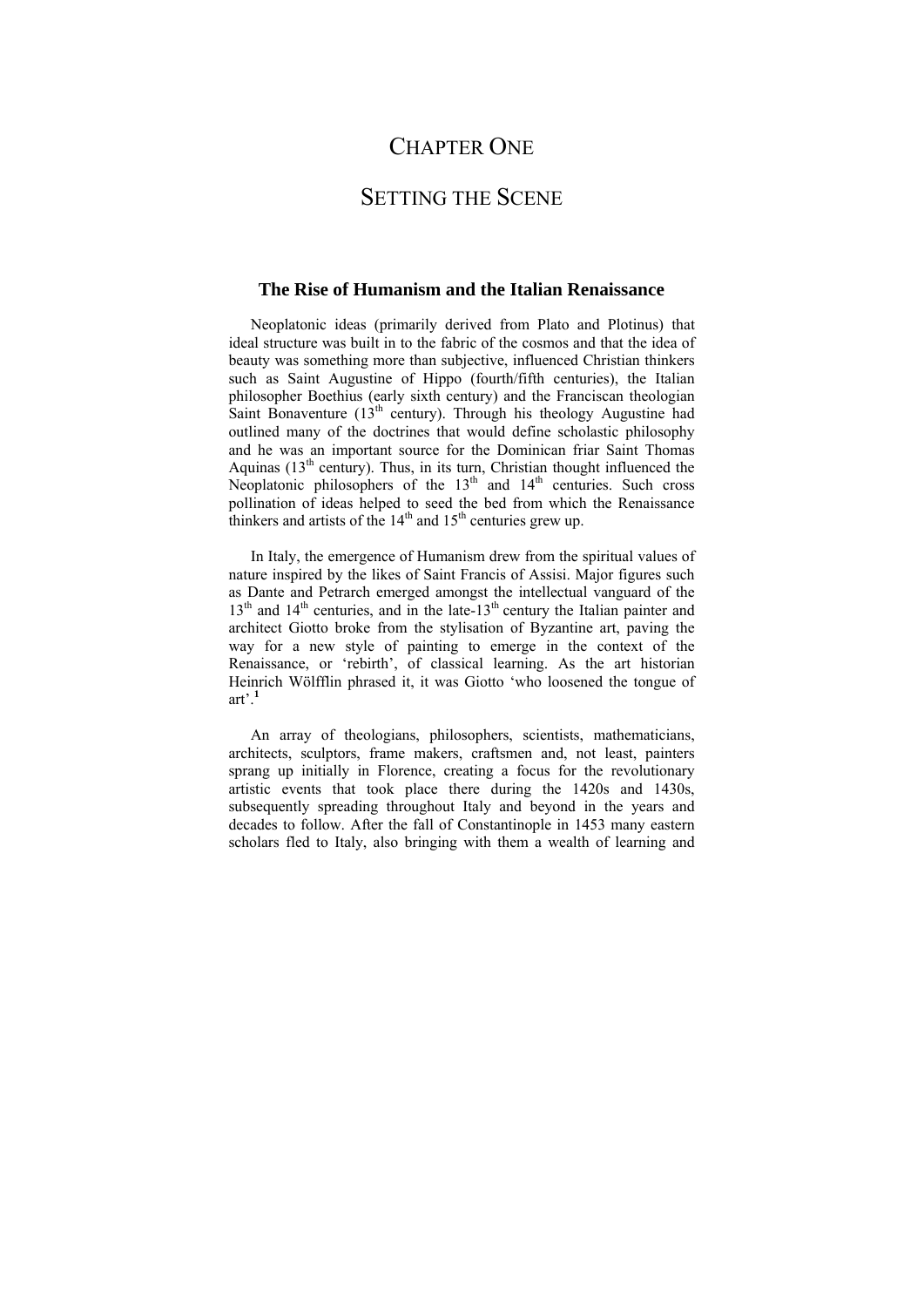#### 4 Chapter One

tradition. From this melting pot the spirit of the new age emerged. This spirit is most readily found in the painting of the time. Art was seen as a branch of knowledge, valuable in its own right and capable of providing images of God and nature and casting fresh insight into the order of the universe and our place in it. It is to this cast of innovators and collaborators and particularly painters that we turn as characterising and capturing the spirit of this 'rebirth'.

In order to adequately express this spirit of naturalism and rationality a new style of painting was required, one that would offer a convincing approximation of nature. It was through the architect Brunelleschi that the answer was found and developed by artists such as Donatello, Masaccio and Piero della Francesca and theorists such as Alberti. Linear perspective, a method of creating a systematic illusion of receding forms, made its entrance.**<sup>2</sup>**

We will explore the origins, development and achievement of *perspective* in Chapter Two of our study, before going on to look at the harmonisation of form and composition through *proportion* in Chapter Three. We look at the theme of *witness* in Chapter Four in the particular context of the role of John the Baptist. An underlying theological theme will run throughout binding the study together in an understanding of *threshold,* explored more fully in Chapter Five, before concluding in a final Chapter Six.

Before getting into the technical considerations of perspective and proportion we will first consider the evolving style and changes in attitudes to patronage in a devotional context in the period of this study.

**\* \* \* \*** 

## **Changing Style and Attitudes of Patronage**

In this initial section I set out to look at the function of the altarpiece set against developing artistic style in Italy in the  $14<sup>th</sup>$  to early- $16<sup>th</sup>$ centuries. I will illustrate this development with specific examples (see especially the colour plates section) and attempt to show transitional stages between the forms of the *polyptych* and *pala* (plural: *pale*). These are shown as a group of individual case studies later in this chapter. I also set out to show how the emerging 'Renaissance style' in the altarpiece was forged out of a complex and, at times, uneasy partnership of artistic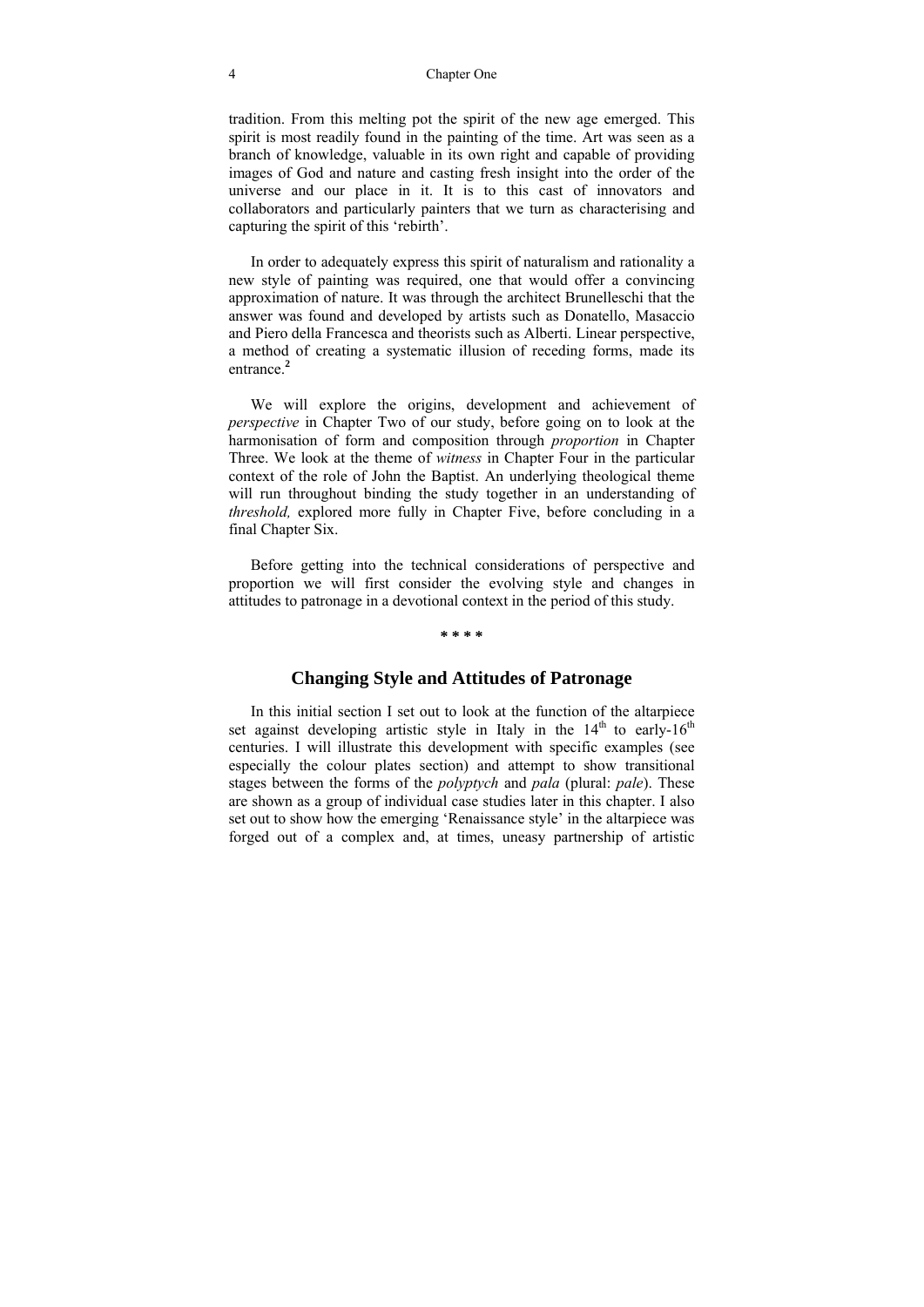expression and innovation on the one hand and conformity to liturgical context and expectations (the requirements and expectations of patrons, clergy and confraternities that were responsible for commissioning these devotional objects) on the other. In so doing I will restrict myself to a handful of relevant examples.

## **The Emergence of the Altarpiece in Christian Worship**

It is probable that the word 'altar' derives from the Latin *adolere* ('to burn'), while the Hebrew word *mizbe'ah*, translates to 'a place of slaughter, or sacrifice'. The Christian altar is typically made of stone (see 1 Peter 2:4 where Christ is called 'a living stone'), but also of wood, being a symbol of the table of the Last Supper, used for the celebration of the Eucharist.

An *altarpiece*, we might suppose, would have a straightforward association with the altar, but while the English word 'altarpiece' is defined in terms of its relationship to the object of the altar, this is not necessarily the case in Italian. *Pala d'altare* is generally used to specify a *type* of altarpiece, thus 'classifying the object in terms of its typology and form, rather than function'.**<sup>3</sup>**

Scott Nethersole explains that 'a degree of liturgical conformity'**<sup>4</sup>** was only achieved following the various edicts of the Council of Trent (between 1545 and 1563, convened by the Roman Catholic Church in response to the Reformation). Thus, while the altarpiece required an altar, the altar did not require an altarpiece. The altarpiece was a single part of an ensemble of decorative objects that furnished the altar and the space around it, which served the liturgy of public worship. But the altarpiece itself was not specifically prescribed by canon law.<sup>5</sup>Nethersole states:

The comparatively late arrival of the altarpiece in churches in Rome is evidence enough that its adoption was localised and not centrally mandated: as the seat of the Papacy... Rome was unlikely to be slow in enforcing new ecclesiastical legislation in its churches.**<sup>6</sup>**

Earlier regulations of the Fourth Lateran Council of 1215 stated that the altar should be furnished with a crucifix and candles, the latter to facilitate easy reading of the missal (containing the prayers and responses used in the celebration of the Eucharist).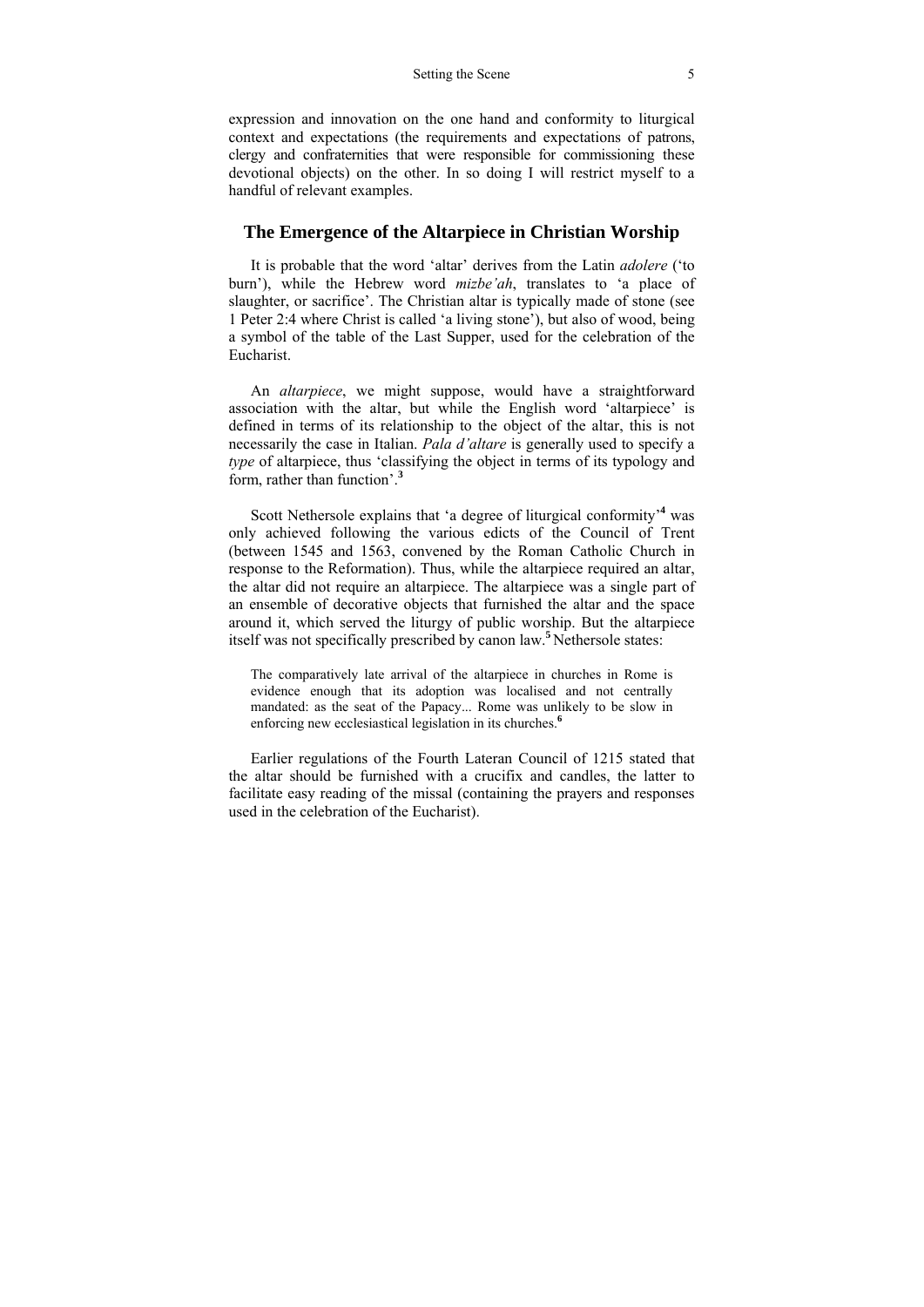#### 6 Chapter One

Canon law considered altarpieces to be *adiaphora* (inessential but not forbidden).**<sup>7</sup>** Yet while an altarpiece may not have been obligatory for an altar the symbolism contained within the altarpiece nonetheless served a function for its audience. That there were and are such a variety of terms describing differing forms of altarpieces indicates that they were adapted for a variety of specific functions. Since we cannot reduce the altarpiece to a single definition it cannot be seen in terms of a single context or function (indeed Paul Hills questions whether the altarpiece can easily be defined as a category or genre at all**<sup>8</sup>** ).

While general practice held sway before the doctrine of transubstantiation, for example, was accepted by the Fourth Lateran Council, the spiritual significance of the altar was nevertheless undoubtedly enhanced in Christian worship following its acceptance. As Nethersole comments:

The transubstantiation of the bread and wine remained (and is still) a difficult idea to comprehend, not least because a change in substance, but not species, meant that there was no visual basis for belief.**<sup>9</sup>**

The altarpiece thus had a major role to fill, one of interpretation. While the Fourth Lateran Council may not have invented new practice–elevation of the host, for example, existed before this date, as did celebration of the Mass facing toward the east (*versus orientem*)–the altarpiece presented an opportunity to fill this enhanced context for interpretation.

Early forms of winged polyptych showed that altarpieces could be versatile in both the veiling and unveiling of liturgical message and the housing of relics. Donald Ehresmann cites the German work on altarpieces of Jesuit theologian and art historian Joseph Braun in his examination of moveable altarpiece wings as a liturgical device.**<sup>10</sup>** Ehresmann tells us that 'liturgically, moveable wings permitted a change of the physical appearance of the altar in broad relationship to phases of the church year'.**<sup>11</sup>** He states that, according to Braun, the winged altarpiece was kept closed for most of the time, with the wings being opened to mark important feast days. Some altarpieces are double hinged, allowing them to be opened in stages and show different formations on different days.

This might seem a rather obvious deduction to us, but according to Ehresmann, it is Braun (despite not being specific about how individual examples might operate) that laid the basis for the common assumption that a 'liturgical function animated the invention and development of the winged altarpiece'.**<sup>12</sup>**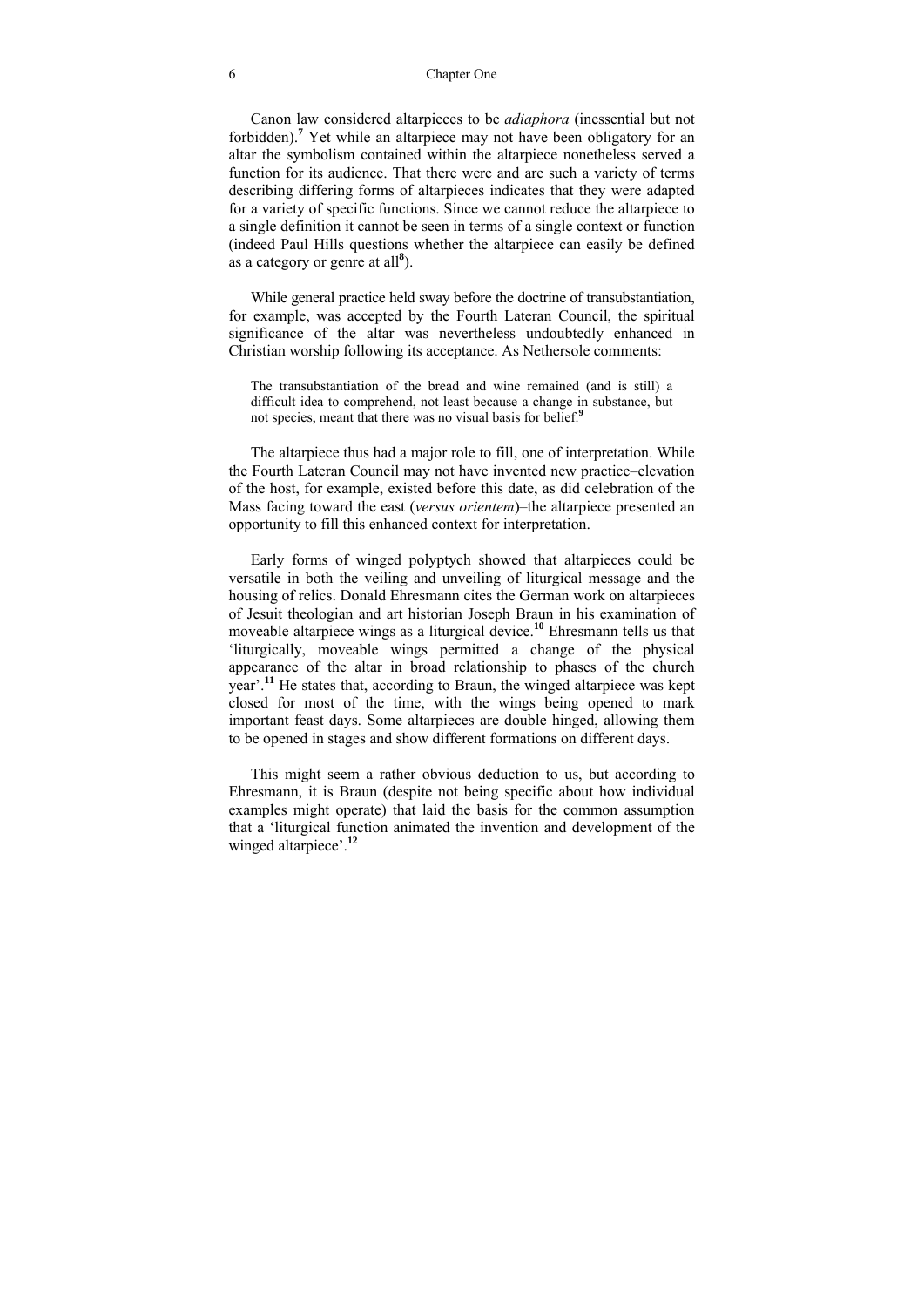We turn now to the development of artistic style in Italy.

## **From Gothic to Renaissance, from Polyptych to Pala**

The *pala* was first developed in Florence in the second quarter of the 15<sup>th</sup> century and came to supersede the *polyptych* as the dominant type of altarpiece. However, the change from polyptych to pala was not an overnight, or clearly demarcated, phenomenon and transitional stages mark important stepping points between the two forms.

We should begin by saying what we mean by the term *pala.* It may be defined as a Renaissance single-field altarpiece with figures set in continuous and unified pictorial space, as opposed to the preceding multipanelled polyptych in ornate Gothic setting that were typically made up of figures of differing scale set in inconsistent picture space.

A two-steps-forward and one-step-back progression characterises this development. Such a pattern should not necessarily be seen as hesitancy in applying new style on the part of the artist, but rather on the expectations of those responsible for commissioning the work in reigning back free artistic choice and innovation.

It may be missing the point to become too obsessed with trying to pin down a first documented instance of a true *pala* (although this won't stop art historians from continuing to argue the point<sup>13</sup>). It may be sufficient to note here that there are clear examples of *pala* and clear examples of *polyptych*, but there are also a range of transitional forms between the two and these are invariably transitional for a whole set of reasons separate from the artists' resolve to make them one or the other. An additional point to consider is that several artists were working in churches that had been built or redesigned by the architects Brunelleschi or Michelozzo, for example, and that much of the credit for the integral concept of altar, altarpiece and surrounding architecture may be attributed as much to the likes of these as to the painters they influenced.

Peter Humfrey cites Christa Gardner von Teuffel's emphasis of the degree to which the form and structure of the  $14<sup>th</sup>$  century Tuscan polyptych was shaped by the pre-existing Gothic style of the church building that housed it.<sup>14</sup> In her account of the origins of the Renaissance *pala* (see *The Buttressed Altarpiece*) von Teuffel makes a case for supposing that the spatially unified Renaissance altarpiece was the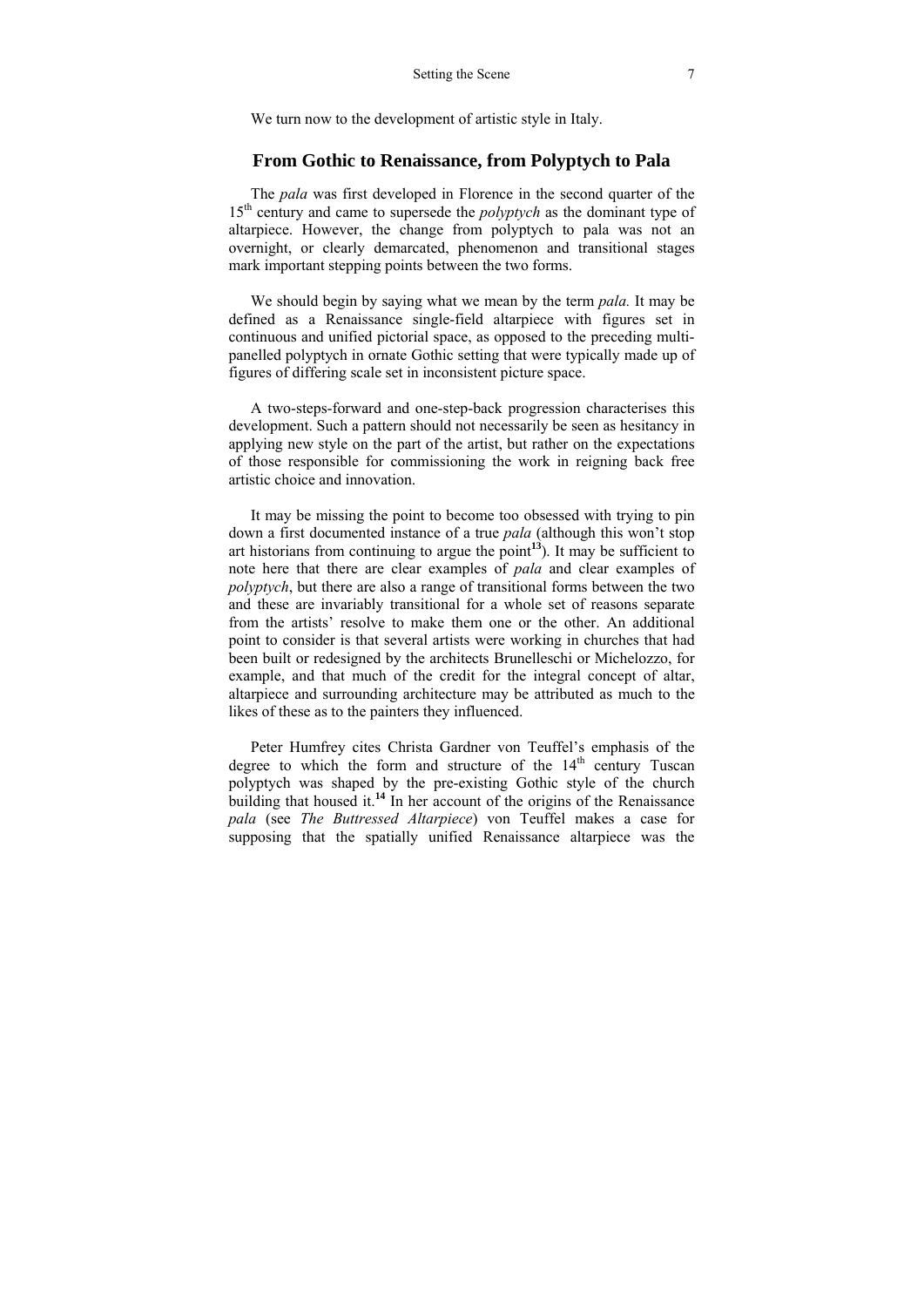#### 8 Chapter One

invention not of the painter Masaccio, but rather of the architect Brunelleschi.**<sup>15</sup>**

The *pala* often presented the Virgin and Child flanked by saints, but it might equally show a narrative arranged within a unified picture space. *Pale* would frequently also be enclosed by an '*all'antica* (classicising) frame, with pilasters at the sides that supported an entablature'.<sup>16</sup> Both polyptych and pala might also include a base section of panels running along the plinth, known as the 'predella', describing narrative scenes relating to the images in the main section of the painting above it.

The concept of the *pala,* emanating from Florence in the second quarter of the  $15<sup>th</sup>$  century, was taken up in different places in Italy at different times throughout the remainder of the century. Perugia was quick to seize on the new form primarily through the mediation of Florentine artists such as Benozzo Gozzoli. In and around Siena the new form took longer to take hold, with the polyptych remaining popular, despite Siena's proximity to Florence. Venice also remained resistant until about 1470 when the Bellini workshop decisively broke from Gothic style (see the following case studies section).

The first signs of a clear response by Venetian artists to the innovations of Florence are seen in the work of Jacopo Bellini and Antonio Vivarini in the early 1440s. Jacopo Bellini's *Annunciation* panel (painted for the church of S. Alessandro) shares a number of features with surviving Annunciations by Fra Angelico and his school. The general compositional layout (two panels set above a predella), the roundel in the centre with God the Father and motifs such as the Virgin's hands and coloured stripes on the angel's wings are features that according to Humfrey are 'rare or unprecedented in Venetian painting',**<sup>17</sup>** leading him to suppose that Jacopo was shown Fra Angelico's panel (now lost) as a 'desirable compositional prototype'.**<sup>18</sup>**

The innovatory format of Jacopo's *Gattamelata* altarpiece, painted in collaboration with his two sons in about 1459, is discussed in the following case studies section.

The decorative vocabulary of the pala–especially that of the tabernacle frame characteristic of the form–was inspired by antiquity and contrasts with the Gothic ornament of polyptych frames. Indeed, the typological development from polyptych to pala can be seen as inextricably linked to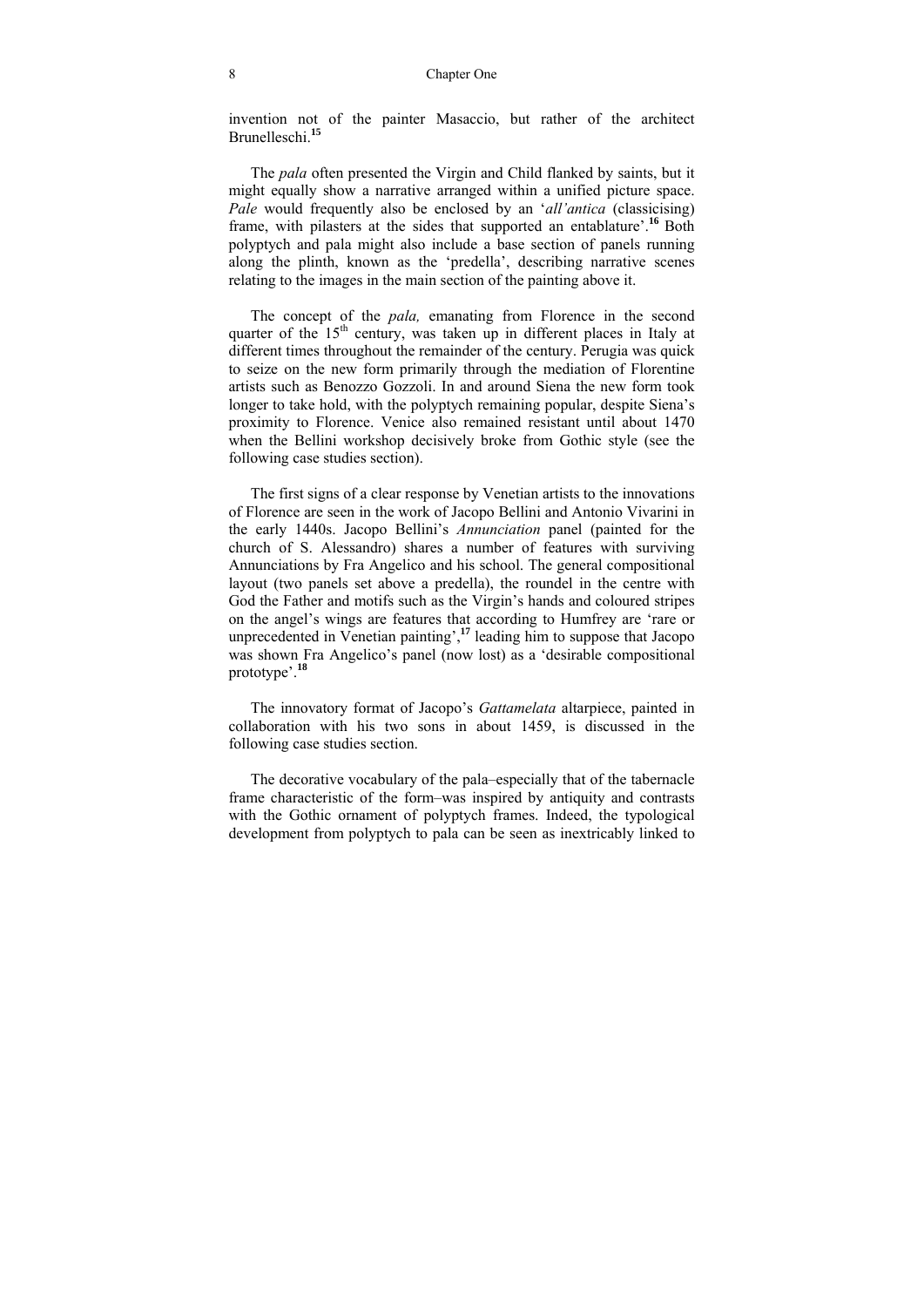#### Setting the Scene 9

the stylistic progression from Gothic to Renaissance.**<sup>19</sup>**The shift toward unified space has led some to associate iconic and narrative modes of representation with polyptych and pala respectively. It is argued that with the gradual disappearance of the *predella* that the narrative elements moved to the main panel. Altarpieces such as *The Martyrdom of Saint Sebastian*, by the Pollaiuolo brothers (completed in 1475), which never had a predella, support this hypothesis.

Humfrey emphasises in *Italian Altarpieces 1250-1550: Function and Design,* how the altarpiece was conceived not as a picture (or set of pictures) but together with its frame as an 'integrated unity of painting and carving', which in turn was related to its architectural setting.<sup>20</sup> He suggests that we have not paid sufficient attention to the character of the altarpiece as a *Gesamtkunstwerk* (all-embracing, or total artwork) in consideration of the broader questions of stylistic innovation and stylistic interchange.

In Venice, one of the first works to show the essential features of the Renaissance pala–a unified field, convincing evocation of space and volume and the classicising frame–was Giovanni Bellini's *Saint Catherine of Siena* altarpiece of about 1470 (destroyed in 1867). (An engraving based on the painting exists in Venice.) It was painted for the Gothic church of Santi Giovanni e Paolo (i.e. before any Renaissance-style church or chapel had been built in the city). It would be well over a decade before a stylistic synthesis between the altarpiece and its architectural surrounding would be created again by Giovanni Bellini, in his *San Giobbe Altarpiece* of about 1487 (see case study 5).

The *Saint Catherine of Siena Altarpiece*, before it was destroyed, showed the saints gathered beneath a classicising *loggia* (as Mantegna had already done in his *San Zeno Triptych*) and enclosed in a stone frame, resembling a monumental archway. In other words, although no complete building in the Renaissance style had yet been built in the city, the frame in its scale, design and material resembles structural features that betray more than a token gesture of architectural decoration. Humfrey comments:

It is difficult to imagine, in fact, how Bellini's *pala.*.. could have been created without the prior presence in the city of major architect-sculptors such as Pietro Lombardo and Antonio Rizzo. Even without going into the complicated question of the respective contributions of painter and framemaker to the design of this true *Gesamtkunstwerk*, I think it is clear that the creation of the Renaissance *pala* in Venice, as elsewhere, was not, nor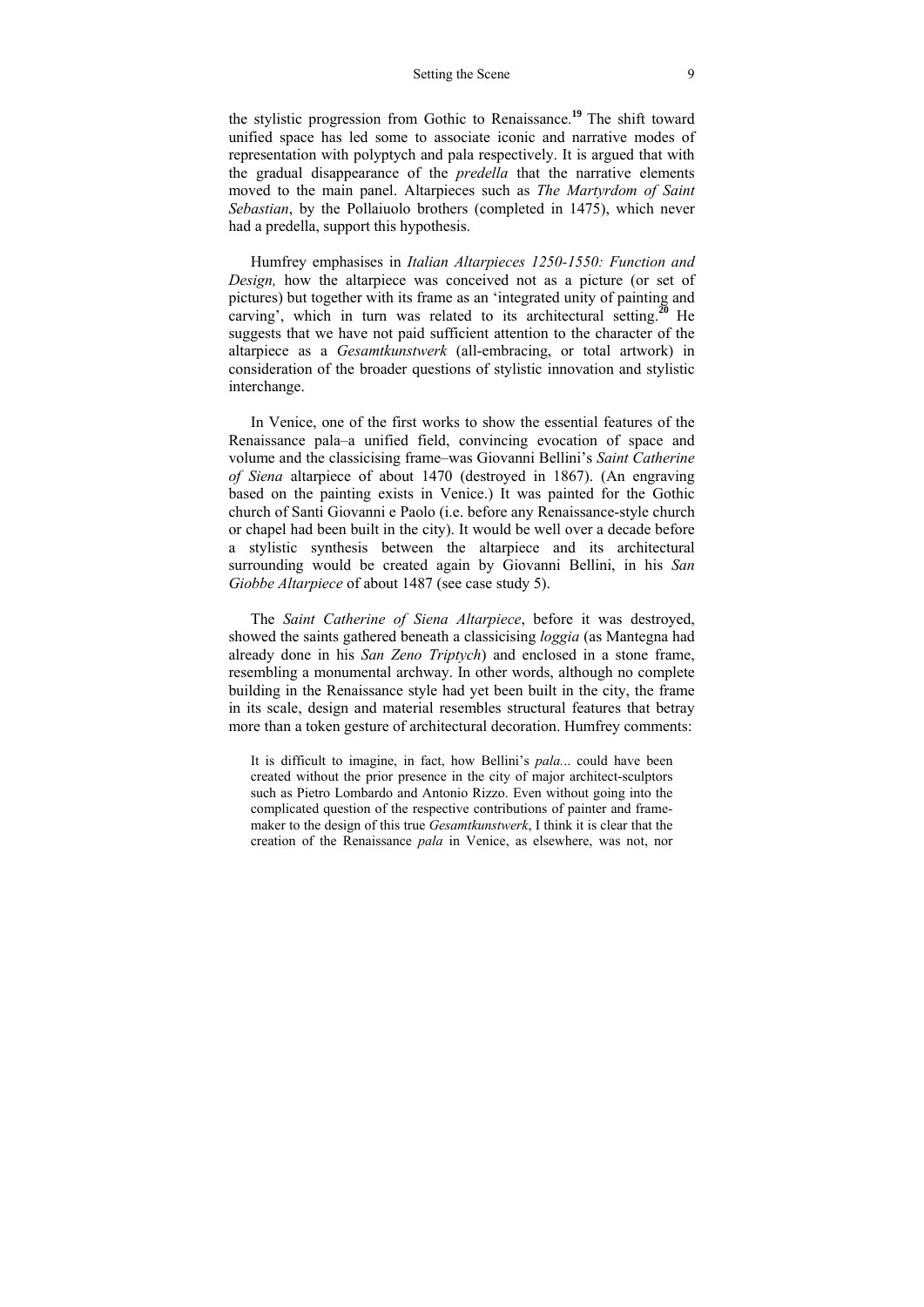could have been, the achievement of any painter independent of his colleagues and collaborators in the sister arts of architecture and sculpture.**<sup>21</sup>**

Fra Angelico's *Linaiuoli* altarpiece of 1433 is a good example of such artistic collaboration. The marble frame was designed by Lorenzo Ghiberti and executed by two Florentine stonecutters. The wooden support was made by craftsman and Fra Angelico was responsible for the figures, including the predella scenes below. The altarpiece, now seen in a fixed open position in the Museo di San Marco in Florence, was normally only opened when the guild of linen-drapers, the Linaiuoli, met together in their hall.**<sup>22</sup>**

## **Patronage**

The opening chapter of Michael Baxandall's *Painting and Experience in Fifteenth-Century Italy* (see *Bibliography*) discusses the general expectations involved in the painter-client relationship in the  $15<sup>th</sup>$  century. with reference to the types of contract and the stipulations that these entailed. Baxandall asserts that painting in the  $15<sup>th</sup>$  century was a result of a social relationship: 'On one side there was a painter who made the picture, or at least supervised its making. On the other side there was somebody else who asked him to make it, provided funds for him to make it and, after he had made it, reckoned on using it in some way or other.'**<sup>23</sup>**

In Giovanni Bellini's *Saint Vincent Ferrer* polyptych of 1465-68 (which is likely to have been his first major independent commission**<sup>24</sup>**), we see an early example of Renaissance ornament replacing Gothic on the frame despite the altarpiece itself remaining a collection of separate panels. Patricia Rubin, in her chapter *Commission and Design in Central Italian Altarpieces,* draws our attention to a shift in attitude in relation to the extent the artist was expected (or allowed) to offer input to commissions through the examples of the *Pistoia Altarpiece* of 1455-60 (begun by Pesellino and finished by Fra Filippo Lippi) and Giorgio Vasari's 1549 altarpiece for the Martelli family chapel in San Lorenzo, Florence.**<sup>25</sup>**

By the mid-16<sup>th</sup> century Vasari was in a position to dictate the terms of his acceptance of contract, stating that he would undertake the commission on the condition that he was allowed to use his imagination *(capriccio)* to paint his subject.**<sup>26</sup>**Rubin describes this as 'art-historical poaching on what was originally ecclesiastical ground',**<sup>27</sup>** making the distinction that the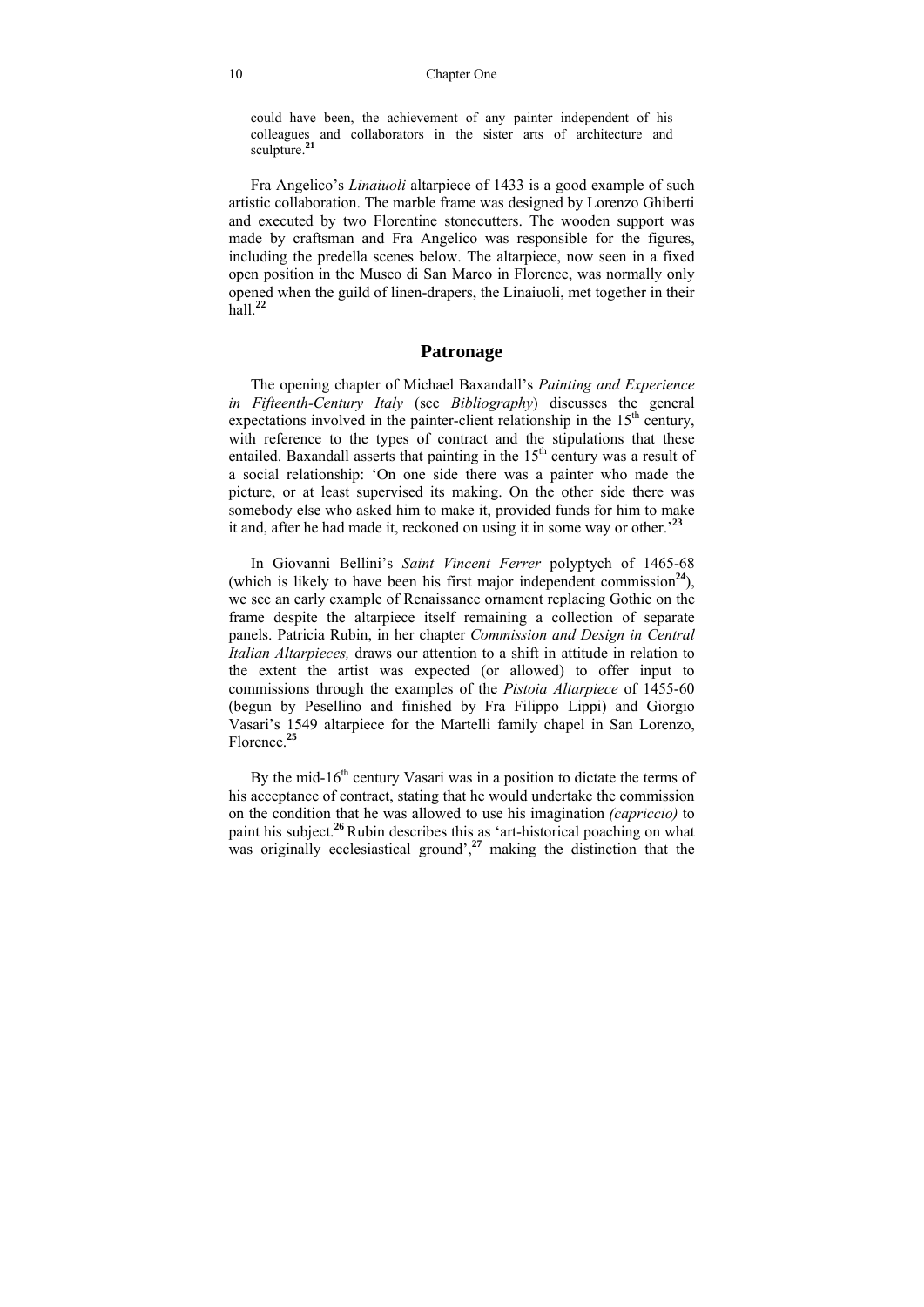*Pistoia Trinity* (now in the National Gallery, London) was a 'commissioned product of artistry', but Vasari's altarpiece was one conceived (by the artist) as a work of art.**<sup>28</sup>**

This is a key point of departure. Rubin goes on to explore the practices of commission and design during a period in which the priorities of representation shifted, making it possible for the priorities of the altarpiece to be the 'fantasy' or invention of its author. Such an overtly and explicitly personal function challenged accepted definitions of the primarily institutional (that is liturgical, devotional and theological) purposes that traditionally constituted the suitability of an altarpiece to its site and setting. Rubin states: 'In 1450 judgement belonged to appraisal, to commercial valuation by members of the profession... and so remained as a contractual term'. She believes that it is significant that by 1550 it had also come to be a 'shared appreciation of the aesthetic value of their art'.**<sup>29</sup>**

Baxandall describes this same process as a gradual shift in emphasis during the course of the  $15<sup>th</sup>$  century and that an 'inverse relationship' is contained in this shift: that while precious pigments such as ultramarine (made made from powdered lapis lazuli) and expensive materials (such as gold and silver) became less prominent, a demand for pictorial skill became more prominent. In other words, the  $15<sup>th</sup>$  century 'client' progressively moved to becoming a 'conspicuous buyer of skill'.**<sup>30</sup>**

From here we are better placed to arrive at an understanding of the two terms applied to the manufacture of altarpieces during this period, *invention* and *beauty.* Rubin says that 'when invention came to play a decisive part in altarpiece design in the third quarter of the fifteenth century the initiative came from gentlemen and scholars'.**<sup>31</sup>**

We will now consider these factors in a sequence of case studies.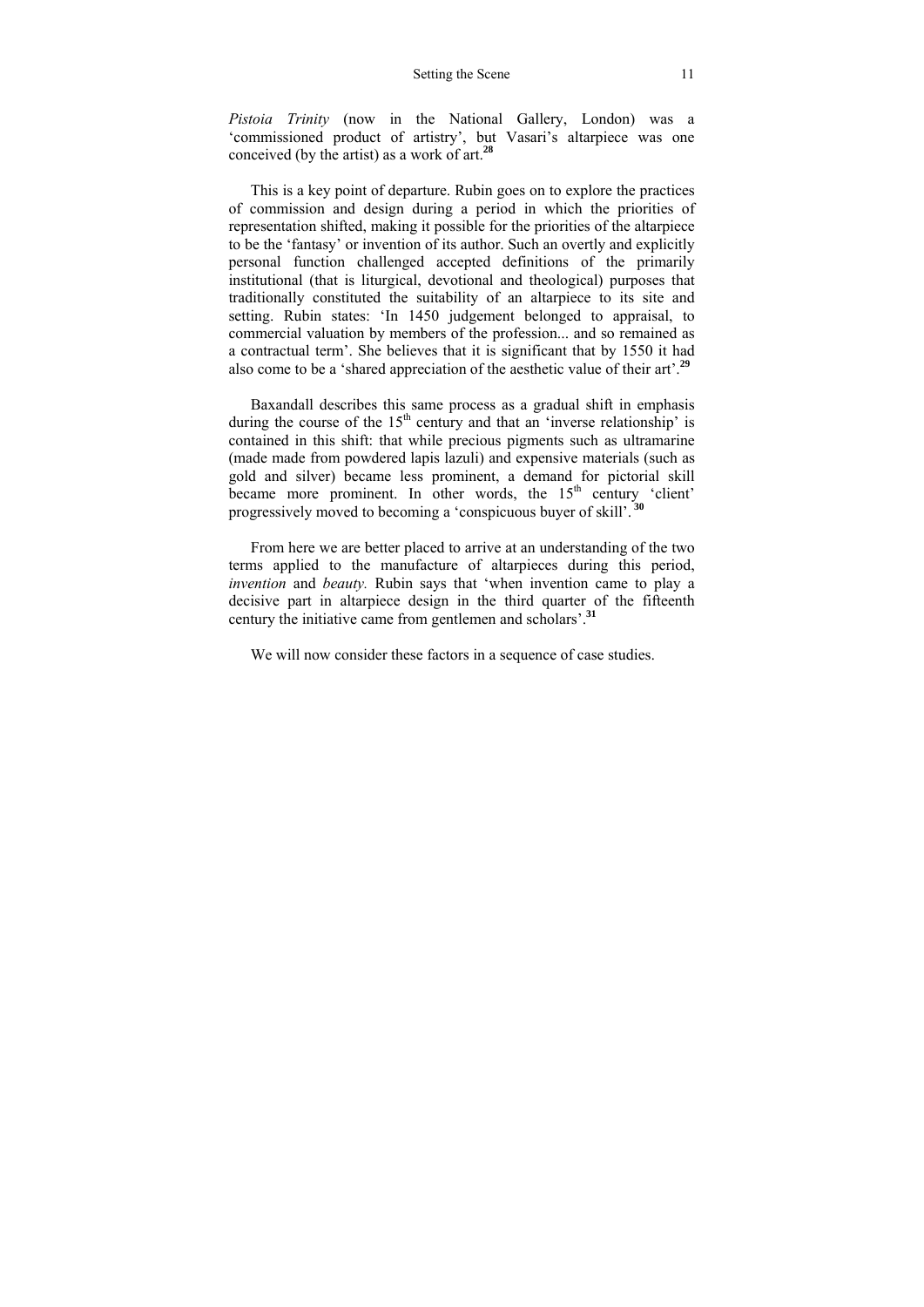## **Study 1: Duccio,** *Maestà*

#### **Fig. 1-1 Duccio,** *Maestà,* **FRONT: (tempera on poplar) Museo dell'Opera del Duomo, Siena, 1308-11**

#### **Fig. 1-2 Duccio,** *Maestà,* **BACK: Museo dell'Opera del Duomo, Siena, 1308-11**  See Colour Centrefold.

Duccio di Buoninsegna was the principal painter in Siena (Florence's major rival at the beginning of the  $14<sup>th</sup>$  century). Duccio's work presents a significant alternative to the style of Giotto. It might be said that just as Giotto dominated the Florentine school for much of the  $14<sup>th</sup>$  century that Duccio came to dominate Sienese painting.

The first of our case studies, Duccio's *Maestà–*a monumental doublesided altarpiece that John White refers to as the climax of Duccio's career**<sup>32</sup>**–was delivered to Siena Cathedral in June 1311 and placed on the high altar with great ceremony. At the time of its creation it was the richest and most complex altarpiece to emerge in Italy. Duccio's great work is the only surviving work signed by him.**<sup>33</sup>** (It suffered dismantling in 1771, and although most of it is in the cathedral museum in Siena, several of the predella panels and pinnacles are dispersed in collections throughout the world.)

The front of the altarpiece shows the Virgin and Child enthroned with saints and apostles, the predella depicts Christ's childhood, and the pinnacles, the last days of the Virgin. On the reverse, the narrative runs from Christ's earthly ministry, through the Passion, to his final appearances among the disciples. The remainder of the combined cycle of the Life of the Virgin also features here. Some 46 separate panels survive in Siena, of a surviving total of 54 (or possibly 58**<sup>34</sup>**).

It is speculated that the use of flanking supports may have been introduced with the installation.**<sup>35</sup>** Such supports rarely survive, but Nethersole insists that their importance should not be underestimated as they 'allowed for a new verticality which came to dominate altarpiece design and marks a decisive shift from the horizontal emphasis of earlier single-tier polyptychs'.**<sup>36</sup>**

Candles were kept burning at the front and back of the altarpiece, as an expression of devotion and practical necessity. A document of 1339 records payments for: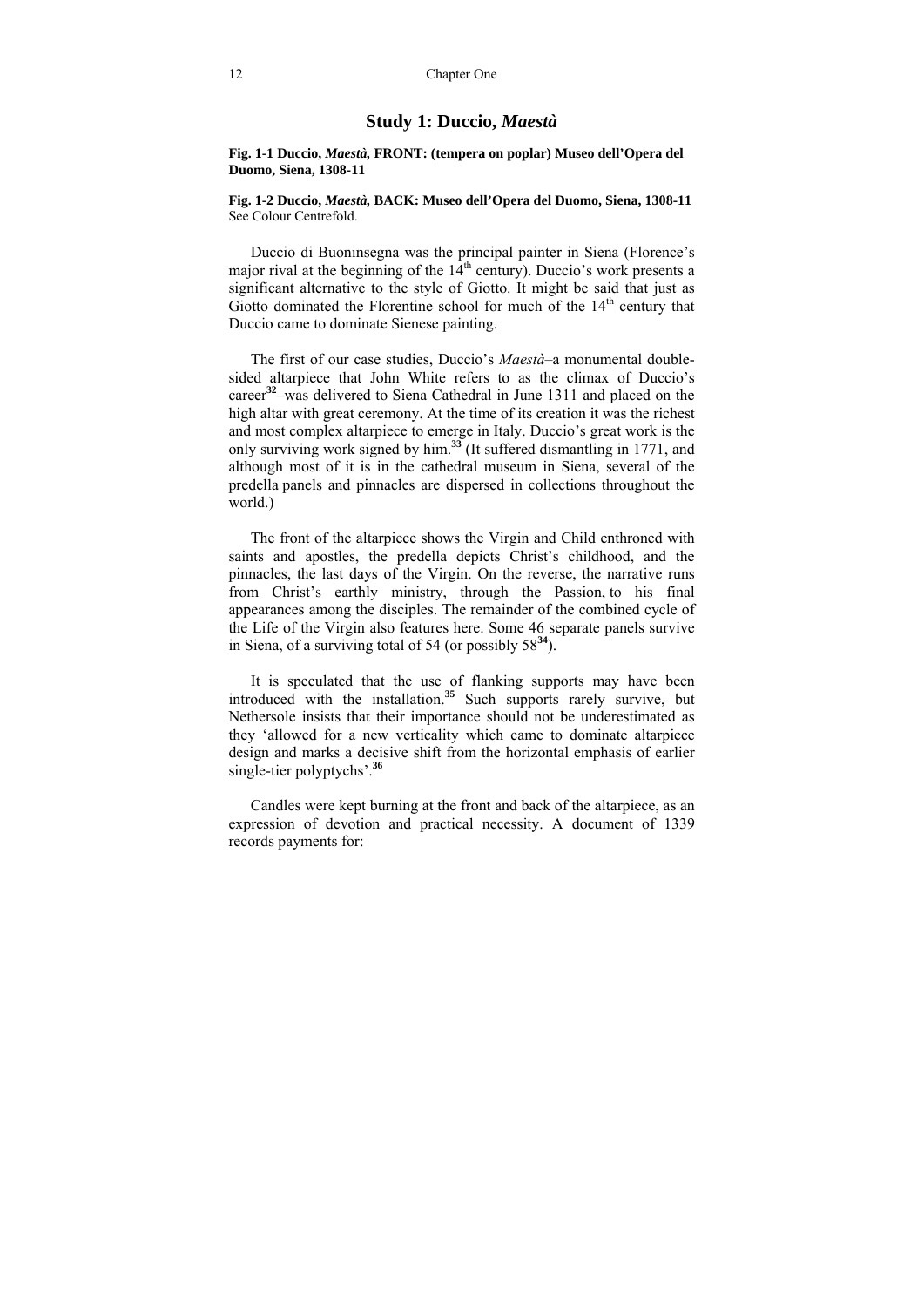#### Setting the Scene 13

Wax candles to be kept and to be burnt on the altar of the Virgin Glorious mother... out of reverence for the aforementioned Virgin Mary and for the greater honesty of devout people who pray at the back of the said [altar] in the presence of the figure of the aforementioned glorious Virgin and the saints depicted at the said side of the above mentioned altarpiece.**<sup>37</sup>**

The practicalities of public worship were paramount.

This major work played an integral role in the life of the city. It represented a fusion of the spiritual and civic. The Virgin herself is intercessor and patron saint of Siena and consequently the centre of the civic and religious life of the city. In 1260 the Sienese successfully prayed to the Virgin before battle with the Florentines at Montaperti, where against the odds they were victorious, notwithstanding the military might of Florence. The significance of Siena's veneration of the Virgin is thus tied to Mary's role as saviour of the city. Before the  $10<sup>th</sup>$  century, the area where the Cathedral now stands was dedicated to 'Our Lady' and identified in medieval documents as the 'Piano Sancte Marie' (*the plain of Saint Mary*).

Kneeling beside the throne of the Virgin are the other patron saints of Siena: Ansanus, Sabinus, Crescentius and Victor. The order of the altarpiece and the privileged position given to these saints would have been clearly understood to reflect the ideal order of the city of Siena. The original inscription**<sup>38</sup>**underlined the civic and spiritual implications: *Holy Mother of God, be thou the cause of peace on Siena, and, because he painted thee thus, of life for Duccio.* 

The *Maestà* was removed from the high altar in 1506, on the orders of Pandolfo Petrucci, and transferred to a side chapel to make way for a new altar. It was sawn into several pieces in 1771. Partial restoration took place in 1956. The National Gallery in London is in possession of three predella panels: *The Transfiguration, The Annunciation* and *The Healing of the Man born Blind*.

Although it took a generation for its effect to be truly felt, Duccio's *Maestà* set Italian painting on a course leading away from the hieratic representations of Byzantine art toward more direct presentations of reality.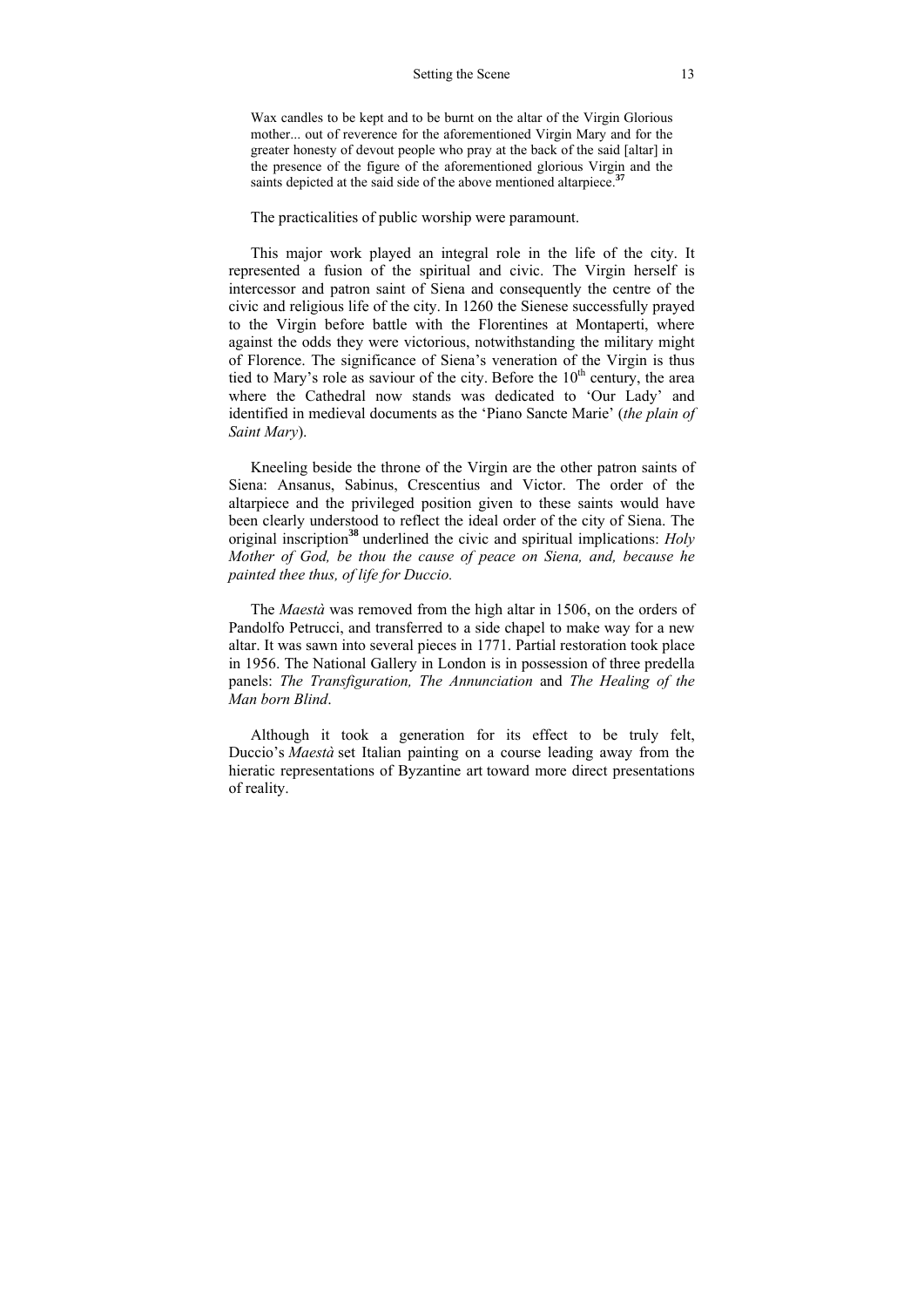## **Study 2: Fra Filippo Lippi, Madonna and Child with St. Frediano and St. Augustine (***Pala Barbadori***)**

#### **Fig. 1-3 Fra Filippo Lippi,** *Pala Barbadori* **(central panel of polyptych), Louvre, 1438**

See Colour Centrefold.

A century or more after Duccio's death (in about 1318/19) the Carmelite friar Filippo Lippi (c. 1406-69) was active in and around Florence in the Italian *Quattrocento*.

Gherardo di Bartolomeo Barbadori, who died childless in 1429, bequeathed his estate for the realisation of a chapel dedicated to Saint Frediano, in the church of Santo Spirito. The chapel was built in the old sacristy of the church and in 1433 it was decided to place an altarpiece there. Filippo Lippi was commissioned for the work in about 1437.

Patricia Rubin writes, in *Images and Identity in Fifteenth-Century Florence* (see *Bibliography*), that by the early 1440s 'Lippi had defined his idiom in altarpiece design'.<sup>39</sup> He had already produced this altarpiece for the chapel at Santo Spirito, an Annunciation for San Lorenzo, and was engaged on the *Coronation of the Virgin* for the nuns at S. Ambrogio.**<sup>40</sup>**

The Santo Spirito altarpiece, like these others, follows the traditional polyptych pattern in the upper part, which employs arcades and columns. However, the traditional gold background, seen in Gothic-style polyptychs, is replaced by an architectural space with a window opening to a hilly landscape. In the central panel (now in the Louvre) the Virgin is standing and consequently dominates the centre of the composition. The kneeling saints are Augustine and Frediano.

The general point that Rubin makes about this category of altarpiece painting holds true here that the assembled figures do not really act in relation to each other, but that each performs a role of 'sacred mediation' acting as 'both a subject and an object of contemplation'.**<sup>41</sup>**In this the altarpiece still conforms to the tradition of subdivision of cult images into separate units for focused devotion.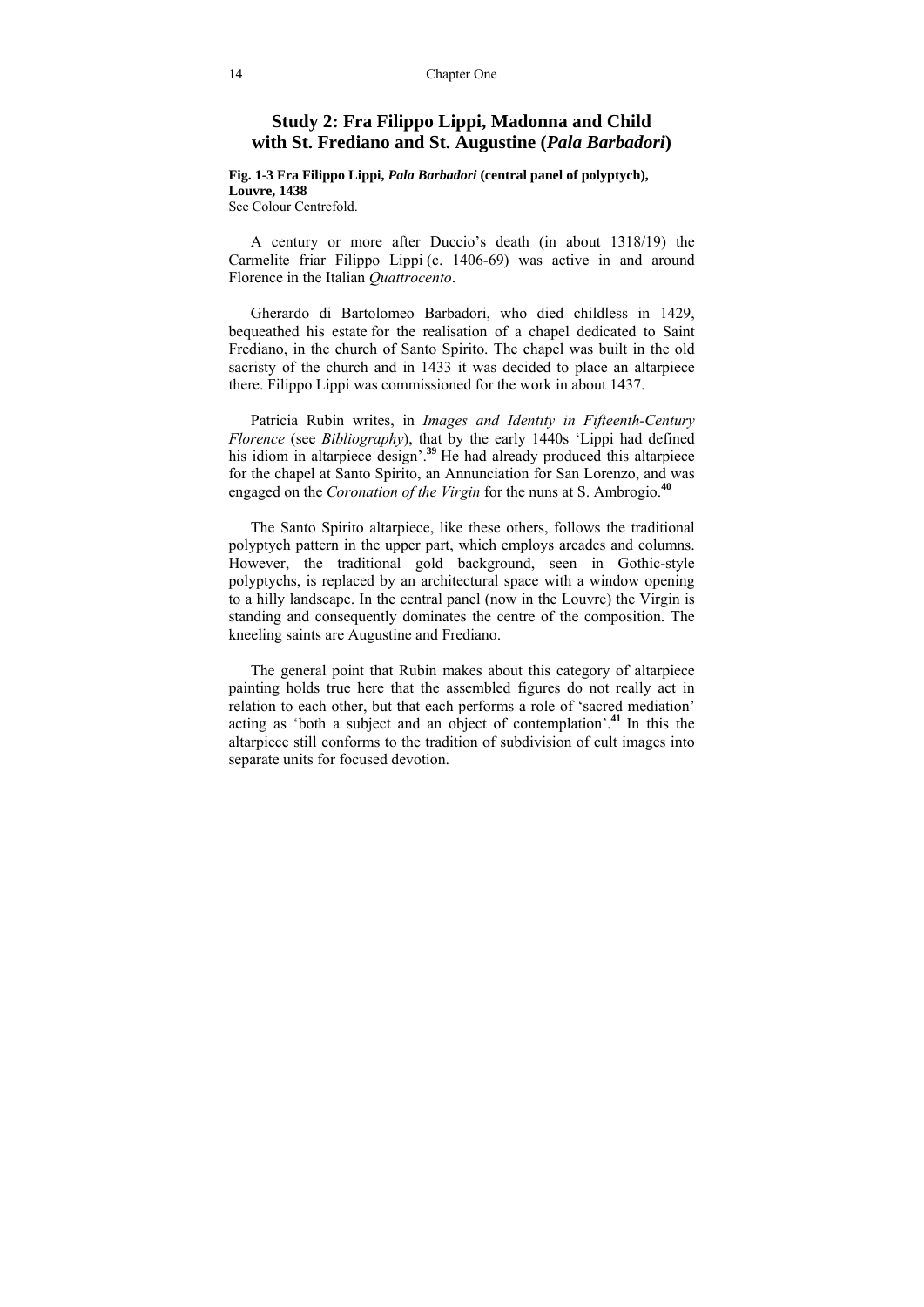## **Study 3: Antonio and Bartolomeo Vivarini,**  *Certosa Polyptych*

**Fig. 1-4 Antonio and Bartolomeo Vivarini, 1450,** *Certosa Polyptych***, Bologna**  See Colour Centrefold.

Antonio Vivarini's workshop flourished in Venice in this early-Italian Renaissance/late-Gothic period. Antonio was the elder brother of Bartolomeo and father of Alvise and his earliest works are heavily influenced by Gentile da Fabriano and Pisanello. His works of the 1440s were produced in collaboration with his brother-in-law, Giovanni d'Alemagna. After Giovanni's death in 1449, Antonio tended to paint either alone or in collaboration with his younger brother Bartolomeo, in Padua (although he also worked with Mantegna on the Ovetari Chapel in 1450-51).

The *Certosa polyptych* of 1450 was a work that Antonio completed with his brother and is a prime example of a Venetian Gothic altarpiece in its original (albeit largely replaced) frame (the frame itself is signed by Cristoforo da Ferrara). The polyptych was made for the high altar of the Carthusian monastic church of S. Gerolamo alla Certosa, outside Bologna and commissioned by Pope Nicholas V.

Humfrey describes this polyptych as both a summary of the Gothic tradition that went before and a starting point for what was to come,**<sup>42</sup>** 'irresistibly' focussing attention on the high altar as the most sacred focal point of the church. The overall effect of the Certosa polyptych is, as Humfrey tells us, 'overwhelmingly Gothic', on account of the architectural and ornate forms of the frame, of the lavish use of gold leaf on the panels, and of the 'slim decoratively rendered figures'.**<sup>43</sup>** And yet we also see Antonio Vivarini's emerging interest in the Renaissance style of Florence evident in the Madonna's throne with 'its strongly plastic form seeming to thrust both forwards out of the picture plane, and backwards well beyond  $it'$ <sup>44</sup>

Despite such experiments with volume and space, we may view this as a transitional phase that was to culminate in a new stylistic synthesis in Venice by the end of the third quarter of the century. The 1460s were to see the emergence of Giovanni Bellini as the leading player in Venetian painting. And by the time of Antonello da Messina's visit to Venice in 1475/76 the Gothic had become the province of 'a rapidly dwindling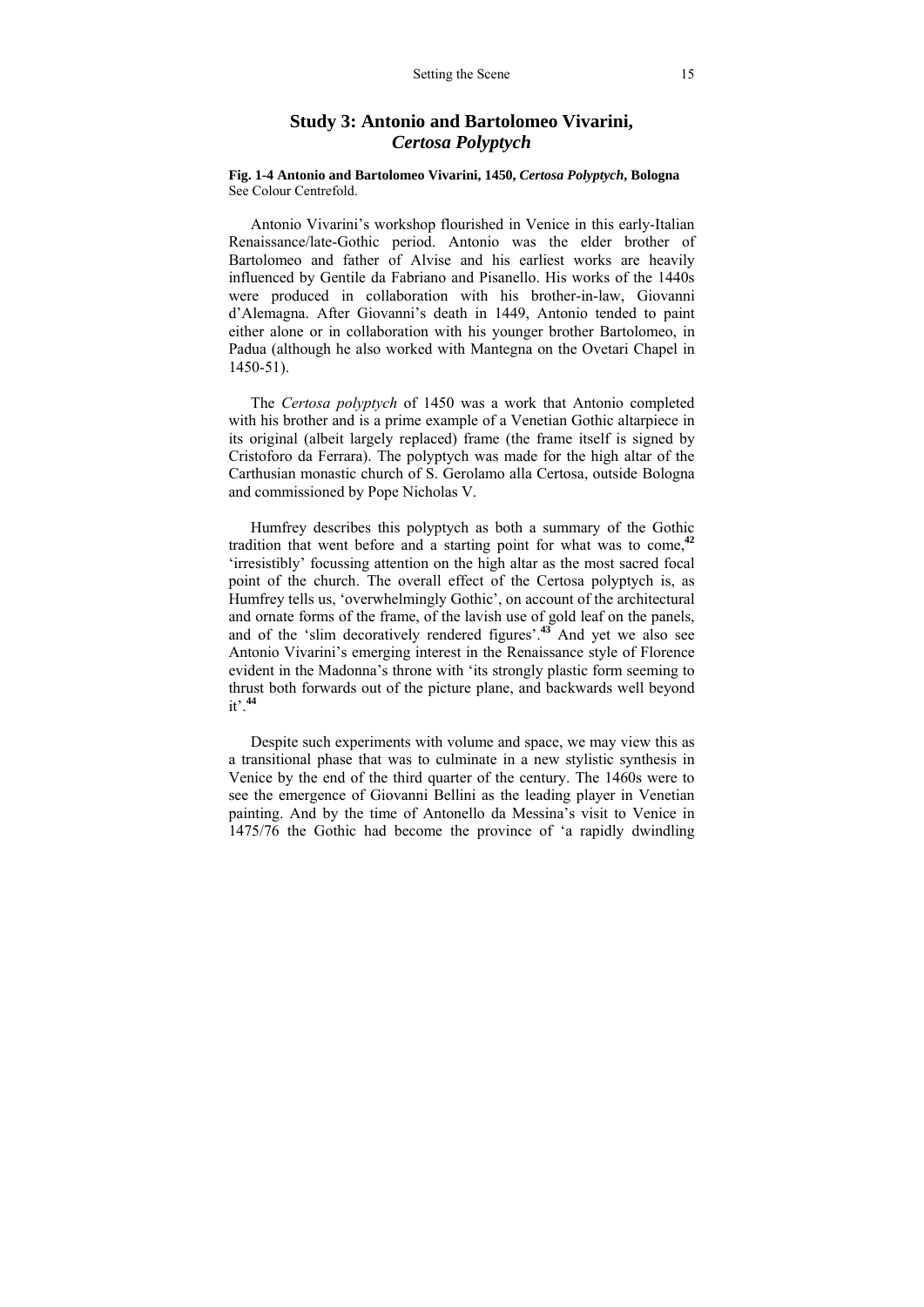number' of painters and sculptors and associated craftsmen, such as framemakers and carvers.**<sup>45</sup>**

It is to Giovanni's father Jacopo that we will turn next.

## **Study 4: Jacopo Bellini,** *Gattamelata Altarpiece*

Jacopo Bellini (c. 1400-70) was a founder of a Renaissance style of painting in northern Italy that valued the naturalistic. His sons Gentile and Giovanni and his son-in-law Andrea Mantegna were collaborators that became major practitioners in their own right. Jacopo studied in Tuscany and brought Tuscan-inspired visual perspective techniques to Venice and instructed his workshop in their execution. He became a principal exponent of mid-15<sup>th</sup> century altarpiece painting and a key stylistic innovator. He nevertheless represents a transitional phase of altarpiece painting, which drew on the Gothic traditions of his master Gentile da Fabriano but also paved the way for the mature style of his son Giovanni.

Jacopo, with assistance from Giovanni, undertook the commission of the altarpiece for the newly completed Gattamelata chapel in Padua in the late 1450s. The innovatory design of the *Gattamelata Altarpiece*, which broke from the standard type of Gothic altarpiece produced in Venice at that time, is due not only to its destination, but to Jacopo himself, who Humfrey tells us 'deserves credit as the *only* Venetian painter of his generation capable of realising such an innovation'. And further that Jacopo also deserves credit for 'introducing the new type into Venice itself, in the form of the four triptychs painted for the church of Carita between 1460 and 1464'.**<sup>46</sup>**

This groundbreaking altarpiece is now in a fragmentary state. But from two of the predella panels, depictions of the *Crucifixion* and of *Christ in Limbo,* both painted in 1459-60 that can be seen in the Santo in Padua, the emerging true concerns for naturalism in a unified landscape, breaking from Gothic-style tradition, are evident.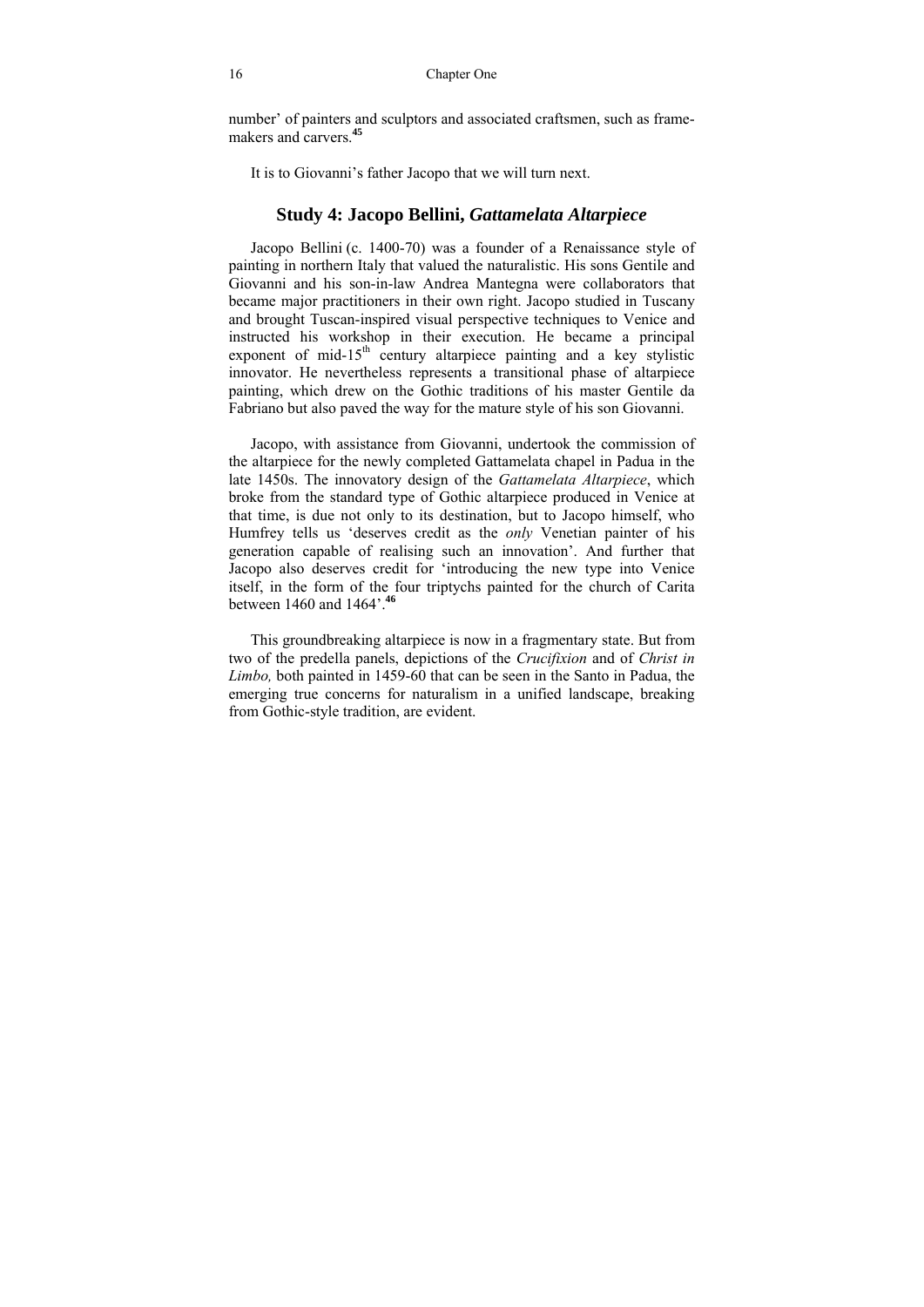## **Study 5: Giovanni Bellini,** *Pala di San Giobbe*

**Fig. 1-5 Giovanni Bellini, c. 1487,** *Pala di San Giobbe***, Gallerie dell'Accademia, Venice**  See Colour Centrefold.

The San Giobbe Altarpiece (or *Pala di San Giobbe*) is an early Venetian oil painting and true *pala* (rather than transitional), now in the Gallerie dell'Accademia in Venice.

By the time of Giovanni Bellini's *Transfiguration* (of c. 1464), he had acquired a 'compositional control and sensitivity of handling that are characteristic of his mature style'.**<sup>47</sup>** This mature style was to reach its height in Giovanni's work immediately following the visit (in 1475-76) of Antonello da Messina (a master of the new oil medium), in such works as his *San Giobbe Altarpiece*. Giovanni Bellini had introduced two elements during this period that were to be decisive for the future of Venetian altarpieces: the unified picture field and a frame that assumed the scale, form and material of true architecture. Rounded images in continuous picture space initiated the *pala* as a separate form from the segregated panelled altarpiece.

The transitional painters of the early Venetian Renaissance were at last able to dispense with the Gothic tradition in which they were rooted. It is with Jacopo and Giovanni Bellini that this shift is most pronounced. The Bellini legacy is that they were able to pave the way for the likes of Giorgione and ultimately Titian to take this true Renaissance style to its full height and expression.

## **Study 6: Titian,** *Assumption of the Virgin*

It would be no exaggeration to describe Titian as the culmination of Renaissance-style painting in Venice. Recognised by his contemporaries as 'the sun amidst small stars' (recalling the final line of Dante's *Paradiso***<sup>48</sup>**), he was one of the most versatile of Italian painters, particularly noted for his 'painterly' style and use of colour.

The commission for the altarpiece came from the Franciscan clergy of the largest church in Venice, the Santa Maria Gloriosa dei Frari, in accordance with the dedication to the 'Glorious Saint Mary'. Titian's painting measures almost seven metres in height and, together with its